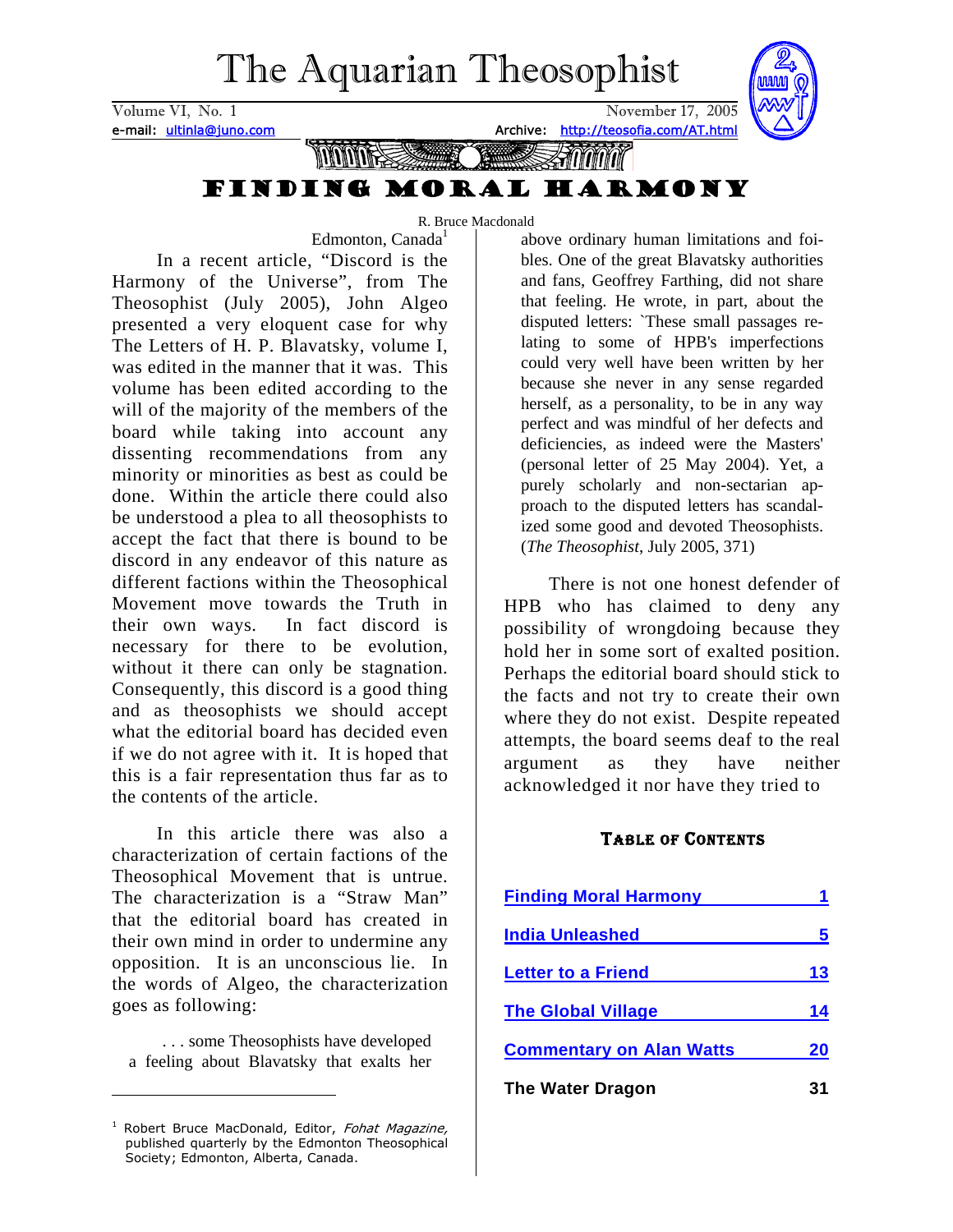debate it. To be fair to the board, there have been other books that have come out in recent years that possess the same flaw as does *The Letters* indicating a fairly common blindness across the Theosophical Movement. Therefore, the fact that the board refuses to address the argument should not be looked upon as a sign of deception, no doubt they are unable to see the argument. On the understanding that all parties are honest and sincere, how do we make each other understand the argument?

It seems pretty clear that the editorial board is motivated by a sincere search for the truth. They do not want to arbitrarily eliminate any letter from the volume that might actually have been written by HPB. Algeo describes the editor's decision process as follows:

First, it is certainly his obligation to make clear whether each published letter is based on a copy in Blavatsky's handwriting or not. That was done in *The Letters of H. P. Blavatsky*, volume 1. It is also his obligation to point to any objective evidence that the text of certain letters has been tampered with. That was also done. But furthermore it may also be seen as his obligation to enter a demur when there is a subjective reason to suspect that the available text of a letter may not be fully faithful to its no longer available original. In fact, that is implied in the published volume, as in every case in which the available text is not Blavatsky's autograph, we can suspect tampering, deliberate or accidental. (ibid., 372)

What Algeo is saying here is that any letter alleged to have been written by HPB will be printed. If there are objective reasons to believe the letter may have been tampered with in whole or in part, those reasons will be supplied along with the letter. All letters to which there is no longer an original, should be judged on their own merits by the reader. This seems to be the scholarly position as established by Algeo. Fair enough. What then is the discordant position?

**The first objection is the title,** "The Letters of H. P. Blavatsky". By Algeo's own admission, some of the

letters in this volume may be fake and not written by HPB at all. As he says, "it may be the case that those letters are indeed forgeries. I do not know. And neither does anyone else now living know" (ibid., 371). If he had chosen a different title that more accurately reflected the contents of the book then that would have removed one minor sore point.

#### **What truth is the Editorial Board Pursuin?**

However, that is not the important issue, the important issue is that of traducing the reputation of someone unable to defend herself. Perhaps the best way to get to the points that we are trying to present is to ask what truth the editorial board is pursuing? Do they expect to learn anything about HPB by looking at a corpus of letters, some of which may be forgeries? If so what? Certainly they cannot expect to be able to come to some real truths about HPB's life, that would be naive. According to Algeo, no living person knows if the letters in question are forgeries or not. Certainly we know that those written by Solovyoff and the Coulombs were written by established liars. There seems to be a reasonable case for this. Sometimes people lie on occasion to protect an embarrassing truth about themselves or someone else, but this does not seem to be the case with Solovyoff or the Coulombs, they are individuals of immoral character who lie for some advantage to themselves. Consequently, anything they claim cannot be trusted. That these disreputable characters are taken seriously by some in their efforts to malign an otherwise honorable woman is to be wondered at. In any event, the principle or intuition that seems to be at play is that it is unfair that disreputable people can destroy the reputation of reputable people purely on the strength of their disreputable word. How odd. But it is a reputation, and it matters a great deal.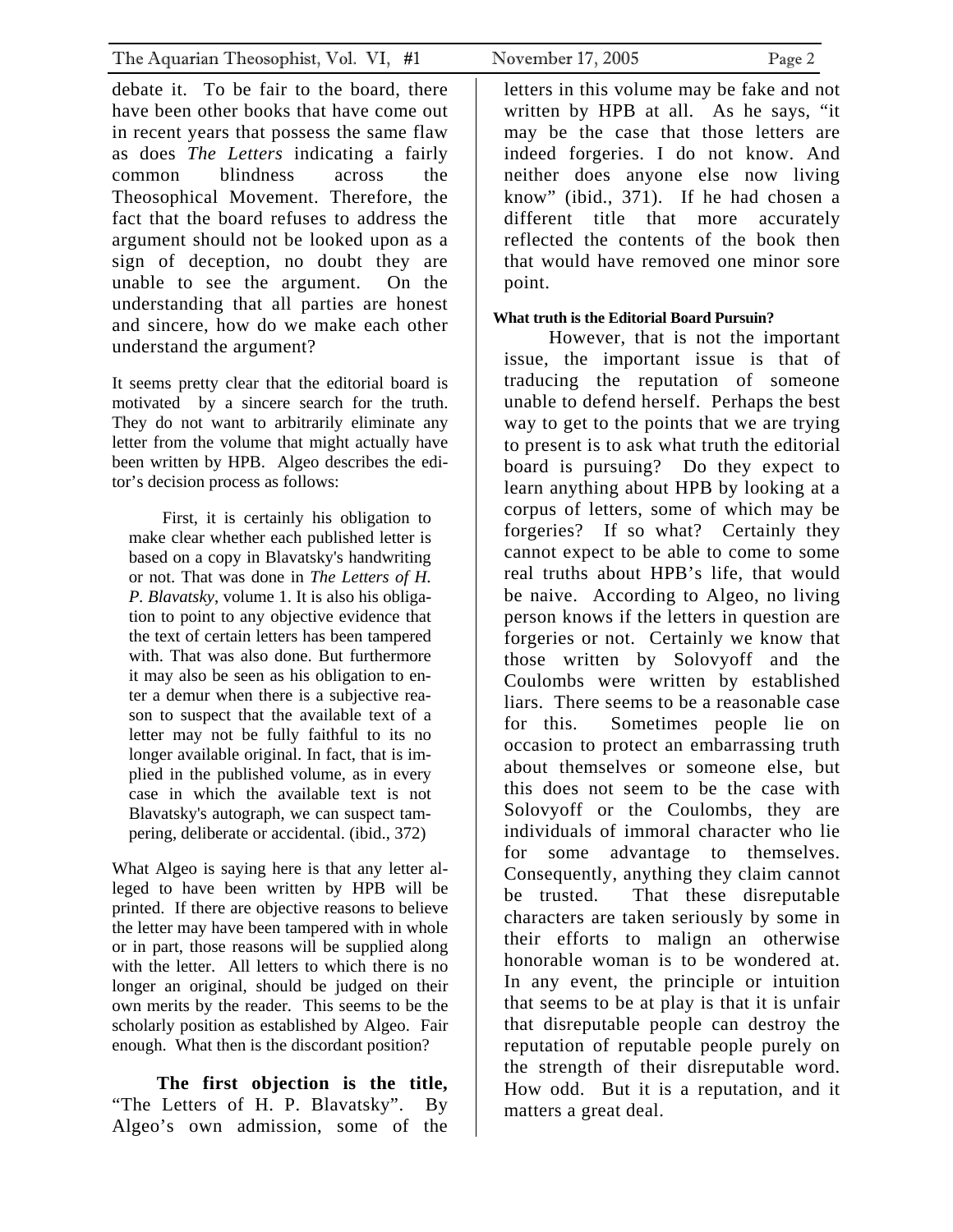There is an old adage that "trees are judged by their fruits." If people were honest with themselves, they would admit that the reason that they want to know about people's lives is that it is a shorthand way of understanding the character that motivates these lives. If the character is compromised then no doubt their work is compromised. In Blavatsky's case, if she were morally culpable, then how could you take seriously a work founded upon the highest morality — she would be little more than a hypocrite. Her work must suffer from her character inadequacies, consequently why even look at her writings. We look at the writings of serious scholars after all, not fraudulent adventuresses. The intuition at work here is that if we can somehow undermine the character of Blavatsky, then we can decide how we want to use her work if nt dismiss it outright. It gives scholars access to it in a way that they would not have otherwise. Yet is this true? Does it matter if Blavatsky is shown to be a slightly exceptional run of the mill member of humanity?

Blavatsky describes the making of a Theosophist through E.S. pledge as follows:

They have entered the inner group and pledged themselves to carry out, as strictly as they can, the rules of the occult body. This is a difficult undertaking, as the foremost rule of all is the entire renunciation of one's personality — i.e., a pledged member has to become a thorough altruist, never to think of himself, and to forget his own vanity and pride in the thought of the good of his fellow-creatures, besides that of his fellow-brothers in the esoteric circle. He has to live, if the esoteric instructions shall profit him, a life of abstinence in everything, of self-denial and strict morality, doing his duty by all men. The few real Theosophists in the T. S. are among these members. (*The Key to Theosophy, p.* 20)

While members of the T.S. have been many, real Theosophists have always been few. If they have been few, certainly HPB must be counted among them. She was a chela of Master M which would mean that she had done her 7 years of probation and shown herself to be of the highest moral fibre. She certainly would have proven herself before going to America, and thereby making all the accusations of fraud afterwards problematic. On the other hand, if Solovyoff or the Coulombs are right then HPB is a fraud. If she is a fraud then she never met any Masters or if she did then she was never accepted as a chela. Theosophy as outlined in the works of HPB describes a chain of increasingly Spiritual beings each member of the chain being helped by those just ahead of them and in turn helping those coming immediately behind. Blavatsky described her authority and understanding of Theosophy as coming from this living chain. Theosophy as described by Blavatsky is thus undermined by a moral fraud claiming to be part of a moral order, a single logical inconsistency that undermines the whole. Yet, if it is true then we must accept it. However, it is not true nor will it ever be proven to be true for the evidence does not exist, nor can it exist. The Masters cannot be proven to be not true. Blavatsky's phenomena cannot be proven to be not true. There can be no evidence but testimony, and testimony will never be sufficient. So it is the case that the truth of these matters cannot be established and that is why the T.S. has no dogmas. As it is true that the Masters and phenomena cannot be proven or denied, they consequently cannot be used to prove any particular dogma. **It is only the individual** through his own efforts who will be able to verify the teachings as outlined by Blavatsky and the Masters.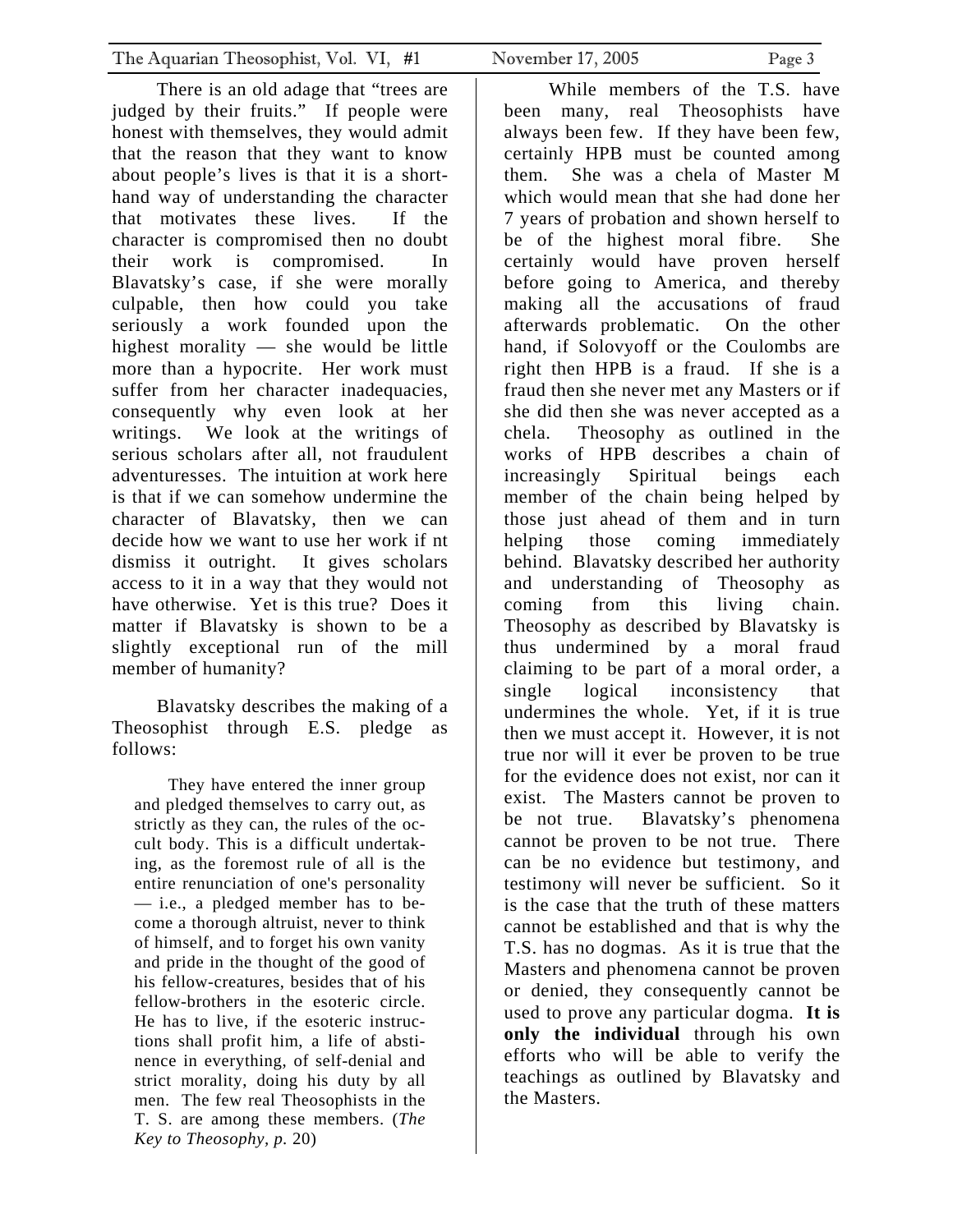Why are so many people unsure about Blavatsky? One answer might be that many people are attracted to Blavatsky because of the phenomena that she was reported to have performed. Carlos Aveline inspired the following analysis. Many theosophists' curiosity about HPB and phenomena has led them into doubt about many things. Phenomena cannot be proved to the mind still in the grip of the philosophy of materialism and this feeds doubt. When doubt finally gets to the point that people are actually seeking fraud in others, it is because they have had to defraud themselves. Perhaps the biggest fraud of all is to lose faith in the integrity of others where that loss of faith is due strictly to rumour. Losing faith in another due to rumour is saying, 'I do not trust myself enough to be able to handle what might come if that rumour turns out to be true.' Theosophy demands *having* faith in oneself, and *showing* faith in others. It is not a weakness to refuse to listen to rumour and innuendo about others — to engage in idle gossip. I suspect many theosophists when reading material that reintroduces old rumours and allegations turn from that material in disgust, as they would any group sitting around engaged in idle gossip. There is nothing noble or scholarly or objective about revisiting old gossip.

The Theosophical Society has three objectives. Anyone joining the Society must be inspired by at least one of the Objects or there is no point in joining. Universal brotherhood is the first and most important of these Objects. The study of comparative religion, science and philosophy, and the study of the powers latent in man are the other two. Theosophists upon joining the Society did swear to uphold certain obligations. The following is from a membership form of 1887. It is titled "Obligation" and is a signed declaration of the new member promising to, among other things,

"abstain from doing anything that may bring dishonor upon the Society, **its members**, or myself; and that to the best of my ability I will work for the furtherance of the declared objects of the Society" [emphasis mine] (*TJC*, pt.2, 193). There does not seem to be the requirement to follow *all* three Objects in the pledge, but you must be trying to further at least one. If Universal Brotherhood is not your preferred objective, you have to *at least* refrain from bringing dishonor to the Society or any of its members. I would argue that the spirit of that obligation exists today, even if members have not made such a declaration. It has passed from a written declaration to a moral one. The question then arises, does reprinting old lies and innuendo about HPB dishonor her or the Society? Is the founder of the Society a lying, cheating, fraud? A political spy? A forger? Are such qualities and pursuits honorable? This membership spells out the 'obvious' obligations of any new member lest there be any confusion. Perhaps new members to the Society today should sign similar pledges. Perhaps new members to Adyar-Wheaton still do and these members should perhaps revisit their pledges and apologize to the rest of us!

But, we are asked, what about truth? Is not Theosophy beholden to Truth above all? Truth certainly is the highest goal of any theosophist, but where is the Truth in this whole fiasco? How are unsubstantiated letters, dishonoring the Society and its Founder, symbols of Truth? If the letter can be used to establish some sort of truth, then fine use it. For instance, someone may want to print the letter and then use established facts to undermine its authenticity. There is a truth. But that is not what is happening here. The letter at this point must be viewed as possible fabricated evidence in support of spiteful slander. Where is the truth in this? There is also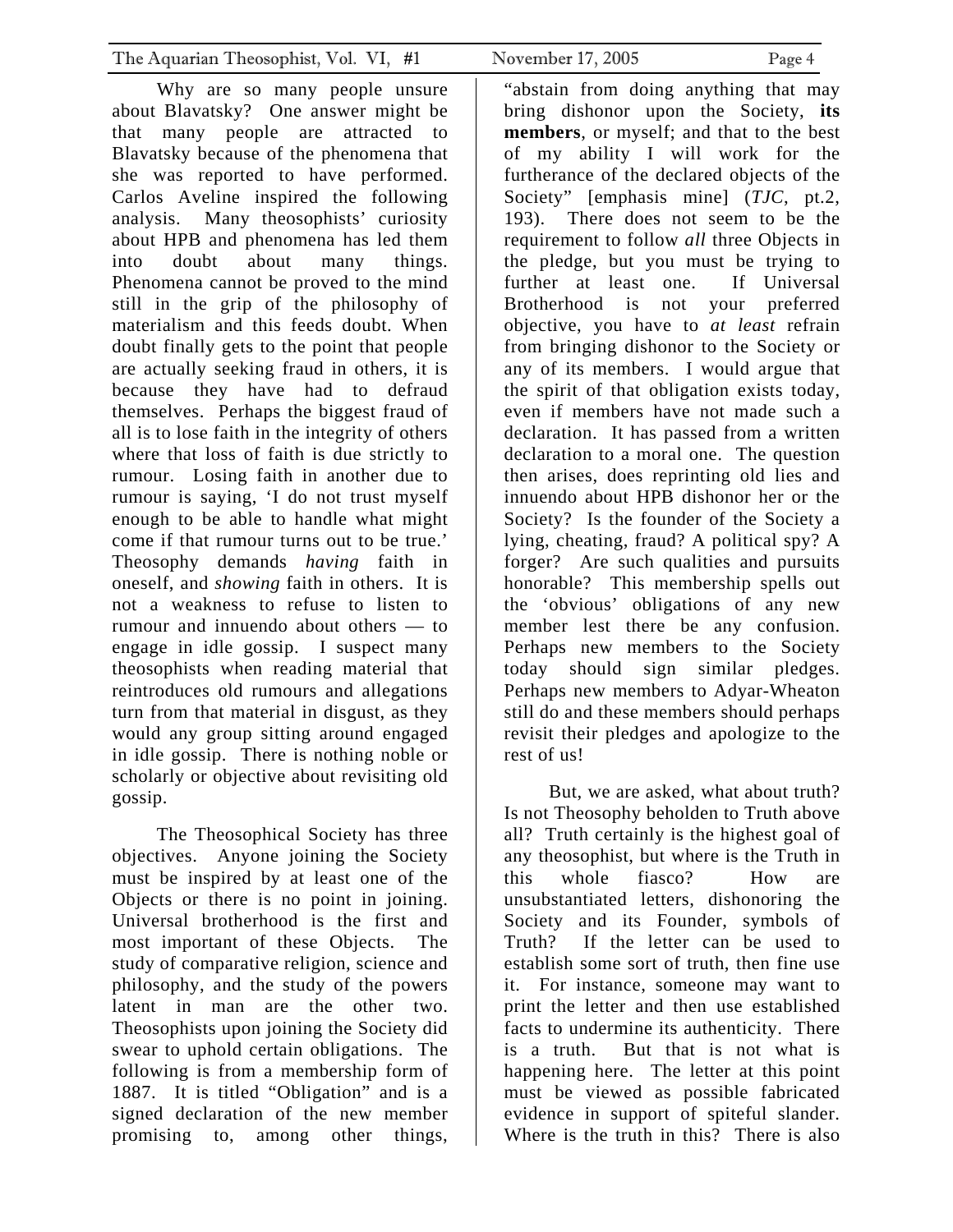<span id="page-4-0"></span>the truth that until **PROVEN** otherwise, Blavatsky should be accorded the minimum respect of being viewed as an honest and honorable woman. Why would any honorable person take any other position? The truth is that when people repeat innuendo they tarnish anew the target of that innuendo. If any of the letters are true, then prove it so before you use them, because there is another fact, and that is that Blavatsky has never been convicted of any wrongdoing. Repeating innuendo and reintroducing spurious evidence is damaging to reputations, and that is a truth! That being the case, letters that are unproven and damaging have to be treated differently than other letters because they are bumping up against other truths. Finally, if you want to get some idea of the real Blavatsky, then read her works. If she is a fraud it will be revealed in her written works. If she is as she claims, it will be revealed there as well.

The truth is that the book repeats innuendo that is damaging to the Society and to HPB. The truth is that scholars should not be trading in gossip. The truth is that scholars should be establishing facts and then using those facts. The truth is that this is often very difficult. The truth is that as a consequence, scholars frequently take short cuts into the world of innuendo and trade in fabricated evidence. The truth is trading in unsubstantiated evidence is dishonorable and lazy. The truth is that HPB is a fellow theosophist. The truth is that no theosophist should do anything to knowingly dishonor her or the Society. The truth is that there exist several authors and editors who owe the Theosophical Movement an apology. The truth is that a written apology would go a long way towards achieving moral harmony within the Movement.

Robert Bruce MacDonald

This analysis of the problem confronting The Theosophical Movement, can hardly be improved upon, Later in the issue (p.14): "A Letter to a Friend" spells out the attitude position and policy of the HPB Defense Fund regarding the Volume of Letters edited by John Algeo.



in its true origins. Pankaj Mishra *Author E* ARLIER this year, I was in Rishikesh, the first town that the river Ganges meets as it leaves its Himalayan home and embarks upon its long journey through the North Indian plains. The town's place in Indian mythology is not as secure as that of Hardwar, which lies a few miles downstream, and which periodically hosts the Kumbh Mela; nor is it as famous as places like Allahabad and Benares, even holier cities further down on the Ganges. People seeking greater solitude and wisdom usually head deep into the Himalayas. With its saffron-robed *sadhus* and *ashrams*, its yoga and meditation centres, and its internet and *dosa* cafes, Rishikesh caters to a very modern kind of spiritual tourist: the Beatles came, most famously, in the sixties to learn Transcendental Meditation™ from Maharishi Mahesh Yogi. Their quick disillusionment seems not to have deterred the stylishly disaffected members of the western middle class that can be found wandering the town's alleys in tiedye outfits, trying to raise their *kundalini*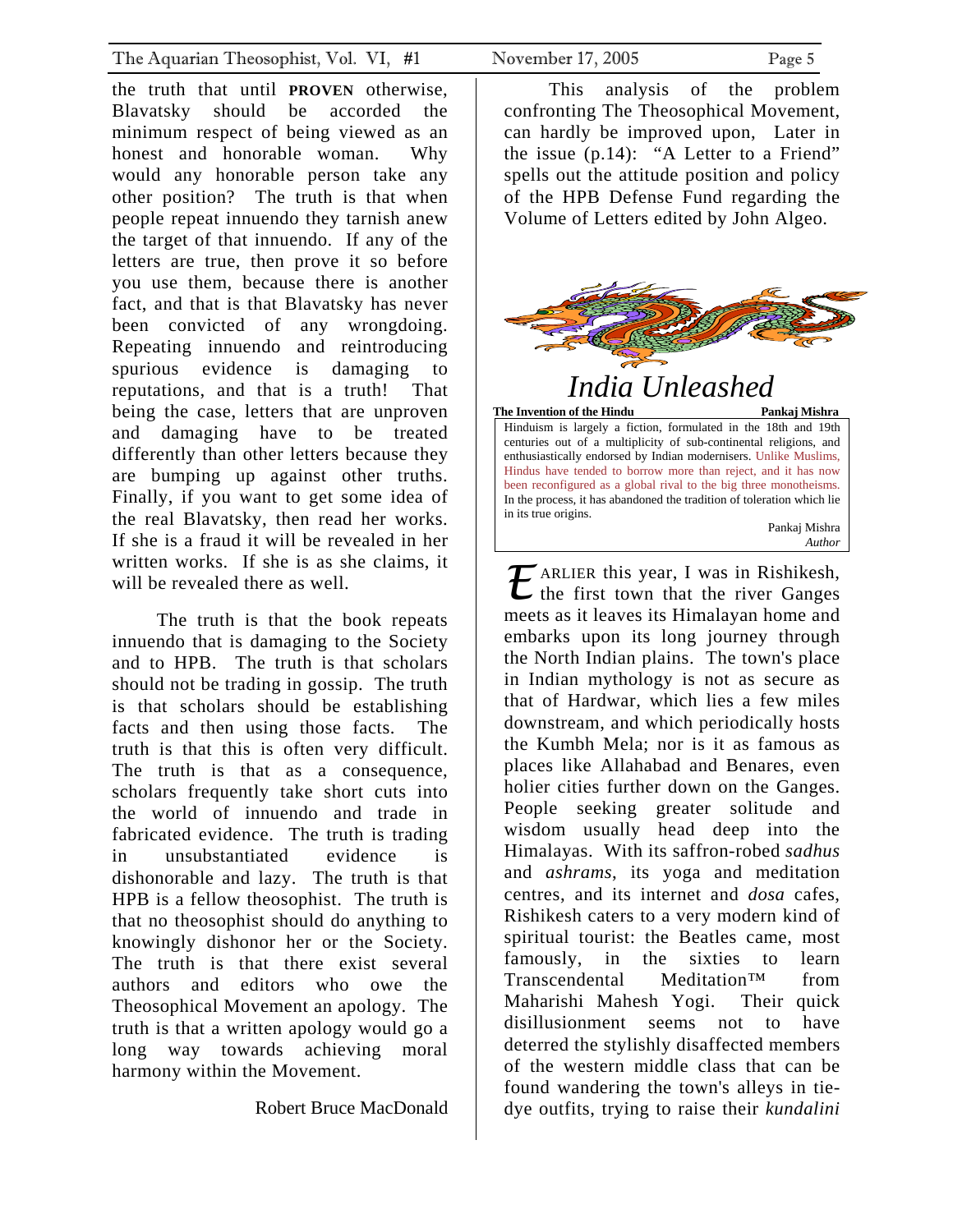in between checking their Hotmail accounts.

I was in Rishikesh to see my aunt, who has just retired to one of the riverside ashrams. She has known a hard life; widowed when she was in her thirties, she worked in small, badly paid teaching jobs to support her three children. In my memory, I can still see her standing at exposed country bus stops in the middle of white-hot summer days. She had come to know comfort, even luxury, of sorts in later life. Her children travel all over the world as members of India's new globalised corporate elite; there are bright grandchildren to engage her at home. But she was happiest in Rishikesh, she told me, living as frugally as she had for much of her life, and devoting her attention to the end of things.

True detachment, however, seemed as difficult to achieve for her as for the spiritual seekers with email. I had only to mention the political situation—India was then threatening to attack Pakistan—for her to say, angrily: "These Muslims need to be taught a lesson. We Hindus have been too soft for too long."

 In the last decade, such anti-Muslim sentiments have become commonplace among the middle class upper-caste Hindus in both India and abroad who form the most loyal constituency of the Hindu nationalist BJP.

They were amplified most recently in Gujarat during the BJP-assisted massacre in early 2002 of over a thousand Muslims. They go with a middle class pride in the international prominence of Indian beauty queens, software professionals and Hollywood films. Perhaps I wouldn't have found anything odd about my aunt's anti-Muslim passions had I not later gone up to her monastic cell, one of the several in a large quad around a flower garden, and noticed the

large garlanded poster of a well-known Sufi saint of western India.

Did she know that she revered someone born a Muslim? I don't think so. The folk religion to which the Sufi saint belongs, and which millions of Indians still practise, does not acknowledge such modern political categories as "Hindu" and "Muslim." I think the contradiction between her beliefs and practice would only be clear to the outsider: the discrepancy between the narrow nationalist prejudices she had inherited from her class and caste, and the affinities she generously formed in her inner world of devotion and prayer. It is not easily understood; but it is part of the extraordinary makeover undergone by Hinduism since the nineteenth century when India first confronted the West, and its universalist ideologies of nationalism and progress.

THE REMARKABLE quality of this transformation is partly shown by the fact that there was no such thing as Hinduism before the British invented the holdall category in the early nineteenth century, and made India seem the home of a "world religion" as organised and theologically coherent as Christianity and Islam. The concepts of a "world religion" and "religion" as we know them now, emerged during the late 18th and early 19th century, as objects of academic study, at a time of widespread secularisation in western Europe. The idea, as inspired by the Enlightenment, was to study religion as a set of beliefs, and to open it up to rational enquiry.

But academic study of any kind imposes its own boundaries upon the subject. It actually creates the subject while bringing it within the realm of the intellect. The early European scholars of religion labelled everything; they organised disparate religious practices into one system, and literally brought into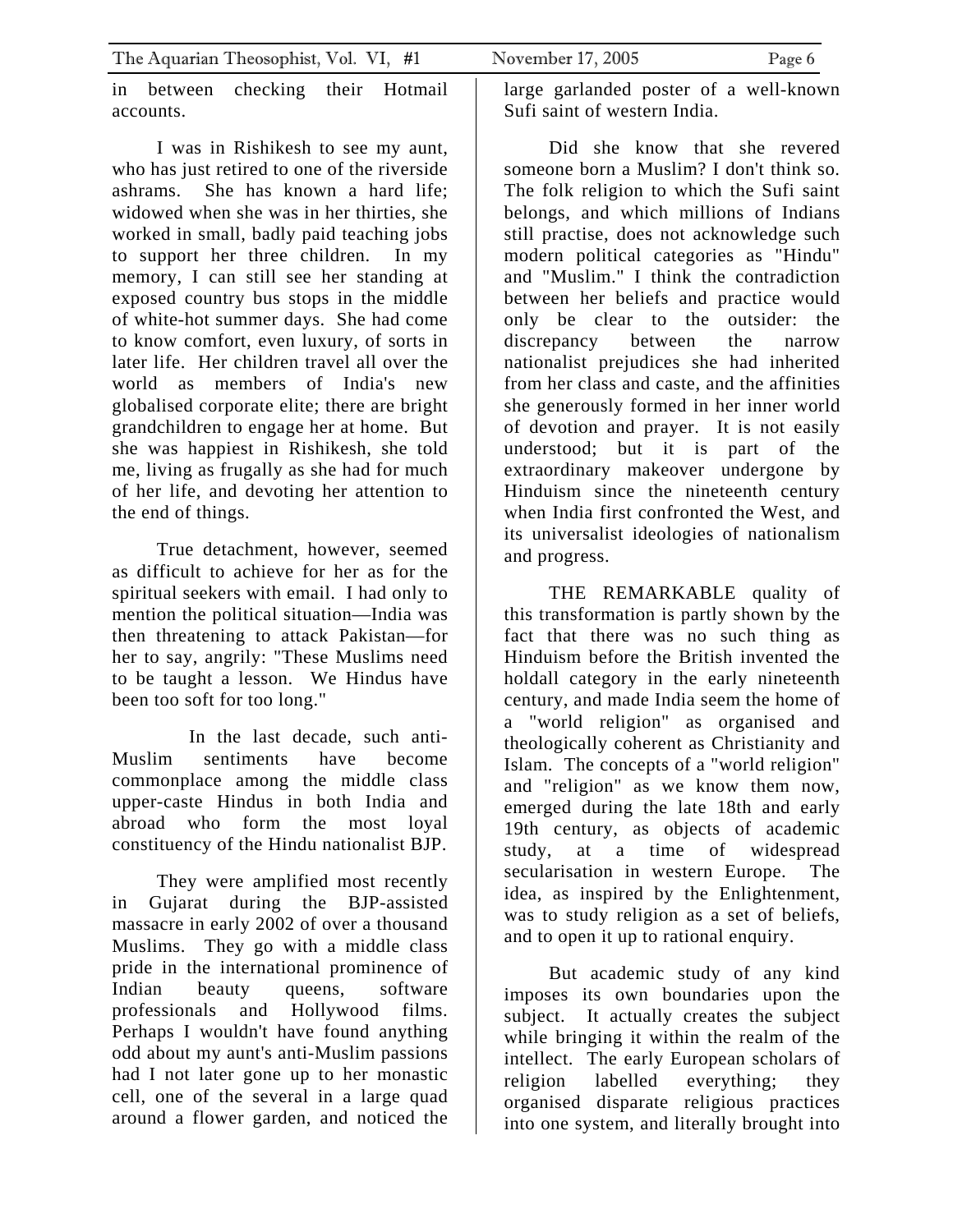being such world religions as Hinduism and Buddhism.

 Not only Hinduism, but the word Hindu itself is of non-Hindu origin. It was first used by the ancient Persians to refer to the people living near the river Indus (*Sindhu* in Sanskrit). It then became a convenient shorthand for the Muslim and Christian rulers of India; it defined those who weren't Muslims or Christians. Modern scholarship has made available much more information about the castes, religious sects, folk and elite cultures, philosophical traditions and languages that exist, or have existed, on the Indian subcontinent. But despite containing the world's third largest population of Muslims, India is still for most people outside it, a country of Hindus; even a "Hindu civilisation" as it featured in Samuel Huntington's millenarian world-view.

 The persistence of such labels in the West is not just due to ignorance, or to some lingering Christian fear of unconvertible heathens. Perhaps, the urge to fix a single identity for such diverse communities as found in India comes naturally to people in the highly organised and uniform societies of the West, where cultural diversity now usually means the politically expedient and hardened identities of multiculturalism. Perhaps, people who themselves are defined almost exclusively by their citizenship in the nation-state and the consumer society cannot but find wholly alien the pre-modern world of multiple identities and faiths in which most Indians still live.

Certainly, most Hindus themselves felt little need for precise selfdescriptions, except when faced with blunt questions about religion on official forms. Long after their encounter with the monotheistic religions of Islam and Christianity, they continued to define

themselves through their overlapping allegiances to family, caste, linguistic group, region, and devotional sect. Religion to them was more unselfconscious practice than rigid belief; it is partly why Indian theology accommodates atheism and agnosticism. Their rituals and deities varied greatly, defined often by caste and geography; and they were also flexible: new goddesses continue to enrich the pantheon even today. There is an AIDS goddess which apparently both causes and eradicates the disease. At any given time, both snakes and the ultimate reality of the universe were worshipped in the same region, sometimes by the same person. Religion very rarely demanded, as it did with many Muslims or Christians, adherence to a set of theological ideas prescribed by a single prophet, book, or ecclesiastical authority.

This is why a history of Hinduism, no matter how narrowly conceived, has to describe several very parochial-seeming Indian religions, almost none of which contained an evangelical zeal to save the world. The first of these — the Vedic religion—began with the nomads and pastoralists from central Asia who settled north India in the second millennium BC. It was primarily created by the priestly class of Brahmans who conducted fire sacrifices with the help of the Vedas, the earliest known Indian scriptures, in order to stave off drought and hunger. But the Brahmans who also formulated the sacred and social codes of the time wished to enhance their own glory and power rather than propose a new all-inclusive faith; they presented themselves as the most superior among the four caste groups that emerged during Vedic times and were based upon racial distinctions between the settlers and the indigenous population of north India and then on a division of labour.

A NEW RELIGION WAS also far from the minds of the Buddhists, the Jains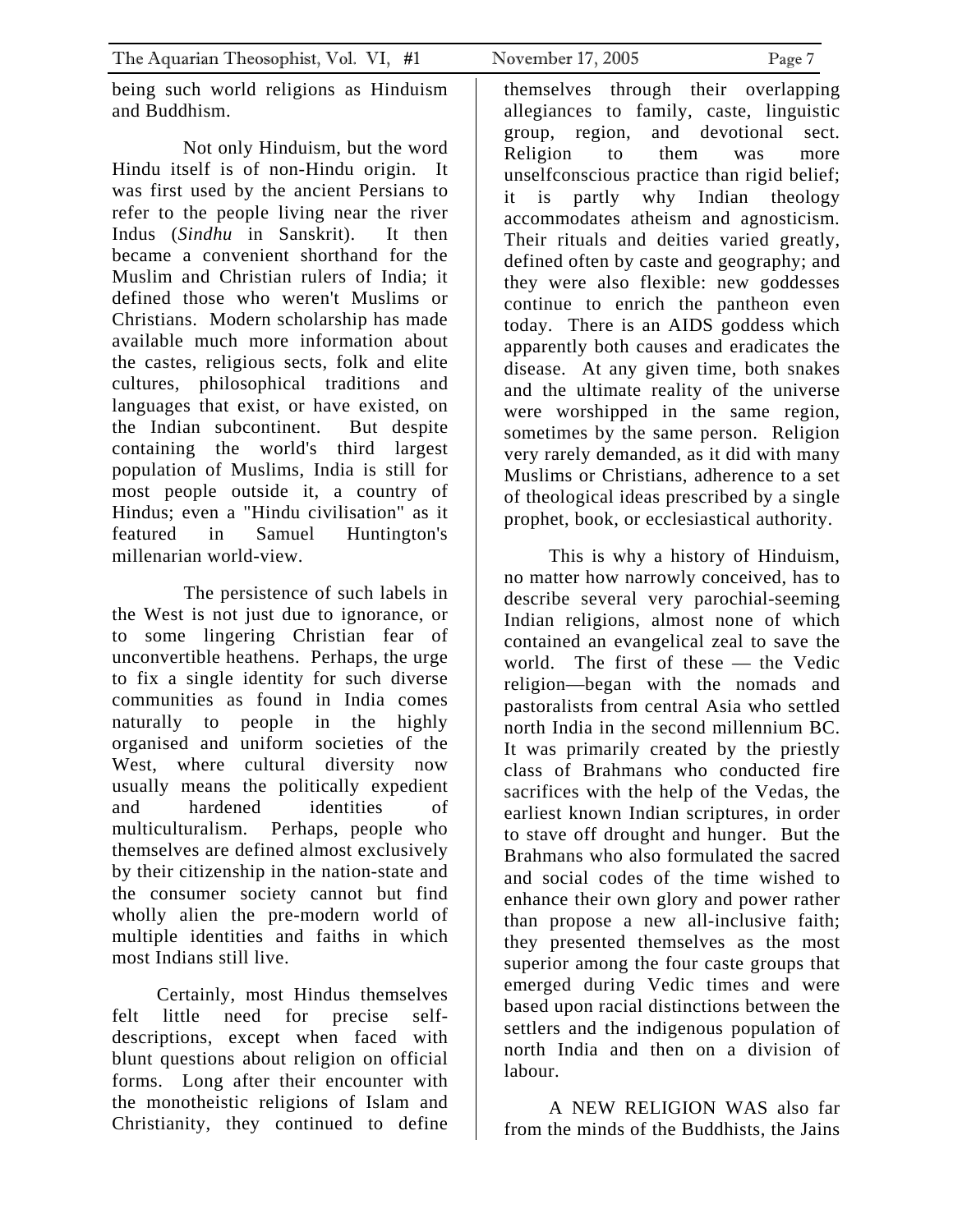and many other philosophical and cultural movements that emerged in the sixth and fifth centuries BC while seeking to challenge the power of the Brahmans and of the caste hierarchy. People dissatisfied with the sacrificial rituals of the Vedic religion later grew attracted to the egalitarian cults of Shiva and Vishnu that became popular in India around the beginning of the first century AD. However, the Brahmans managed to preserve their status at the top of an ossifying caste system. They zealously guarded their knowledge of Sanskrit, esoteric texts, and their expertise in such matters as the correct pronunciation of mantras. Their specialised knowledge, and pan-Indian presence, gave them a hold over ruling elites even as the majority of the population followed its own heterodox cults and sects. Their influence can be detected in such Indian texts as the *Bhagavad-Gita* which was interpolated into the much older *Mahabharata*, and which, though acknowledging the irrelevance of ritual sacrifices, made a life of virtue, or *dharma*, inseparable from following the rules of caste.

At the same time, India remained too big and diverse to be monopolised by any one book or idea. Today, the Hindu nationalists present Muslim rulers of India as the flagbearers of an intolerant monotheism; but there was even more religious plurality during the eight centuries of Muslim presence in India. Sufism mingled with local faiths; the currently popular devotional cults of Rama and Krishna, and the network of ashrams and sects expanded fast under the Moghul empire. Medieval India furnishes more evidence of sectarian violence between the worshippers of Shiva and Vishnu than between Hindus and Muslims.

In the 18th century, the British were both appalled and fascinated by the excess of gods, sects, and cults they encountered in India. It was a religious situation similar to the pagan chaos a Christian from the eastern provinces of the Roman empire might have encountered in the West just before Constantine's conversion to Christianity. As it turned out, like the powerful Christians in Rome, the British in India sought and imposed uniformity. There were intellectually curious men among them: a judge called William Jones founded the Asiatic Society of Bengal, whose amateur scholars began in the late 18th century to figure out the strange bewildering country the British found themselves in. Jones, a linguist, confirmed the similarity between Sanskrit and Greek. Another official, James Prinsep, deciphered the ancient Indian script of *Brahmi*, the ancestor of most Indian scripts, that the British found on pillars and rock faces across south Asia, and threw the first clear light on the first great patron of Buddhism, Ashoka. A

military officer called Alexander Cunningham excavated the site near Benares where the Buddha had preached his first sermon.

These days, there is a common enough presumption, which was popularised by Edward Said's *Orientalism*, that much of western scholarship on the Orient helped, directly or not, western imperialists. Some people take it further and assert that any, or all, western interest in India is tainted with bad faith.

IT WOULD BE TOO simple to say that this great intellectual effort, to which we owe much of our present knowledge of India, was part of a colonialist or imperialist enterprise of controlling newly conquered peoples and territories. What's more interesting than the by now familiar accusations of Orientalism is how the assumptions of the earliest British scholars mingled with the prejudices of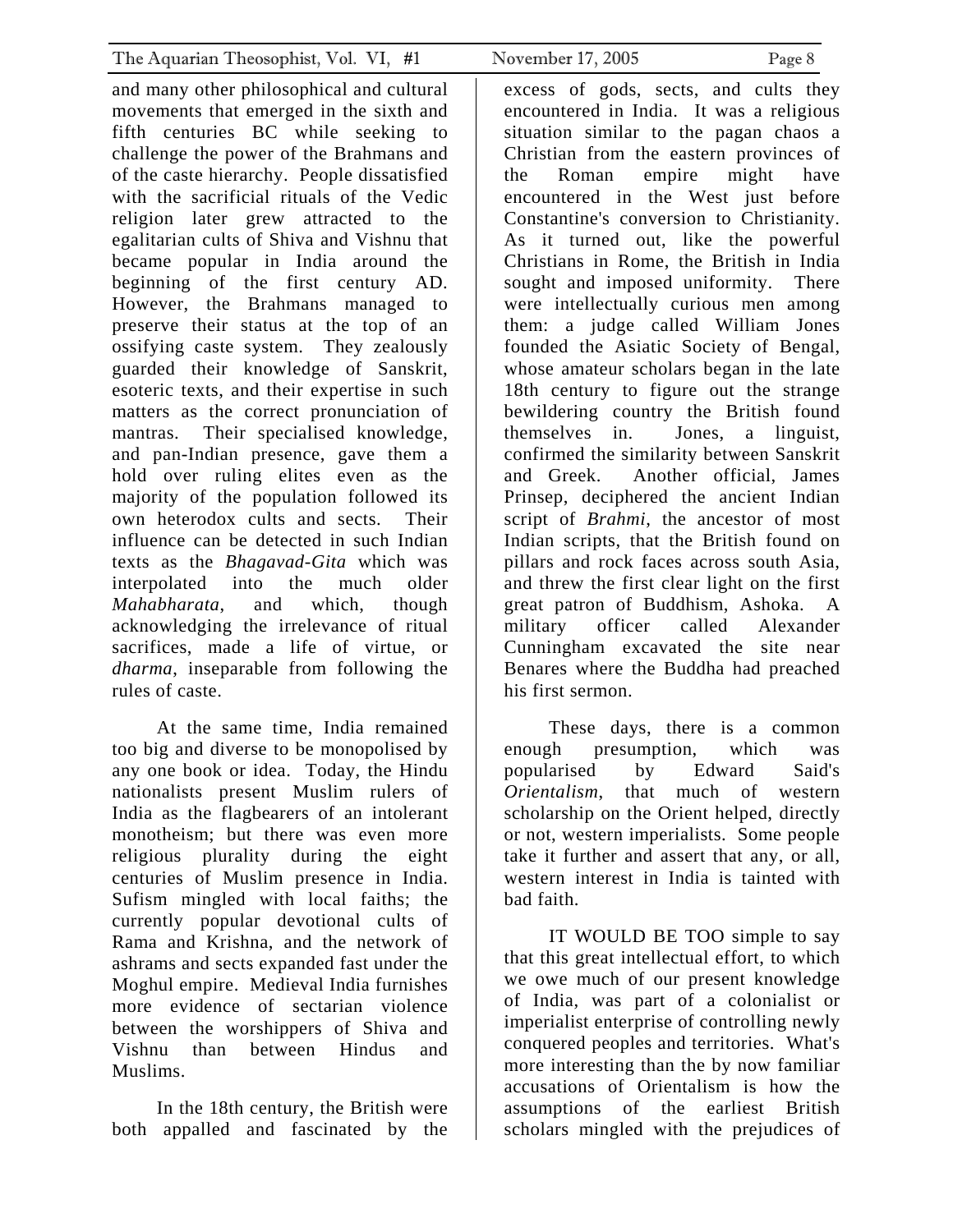native Indian elites to create an entirely new kind of knowledge about India.

These scholars organised their impressions of Indian religion according to what they were familiar with at home: the monotheistic and exclusive nature of Christianity. When confronted by diverse Indian religions, they tended to see similarities. These similarities were usually as superficial as those found between Judaism, Christianity and Islam. But the British assumed that different religious practices could only exist within a single overarching tradition. They also started off with a literary bias, which was partly the result of the mass distribution of texts and the consequent high degree of literacy in Europe in the eighteenth century. They thought that since Christianity had canonical texts, Indian tradition must have the same. Their local intermediaries tended to be Brahmans, who alone knew the languages—primarily Sanskrit—needed to study such ancient Indian texts as the Vedas and the Bhagavad-Gita. Together, the British scholars and their Brahman interpreters came up with a canon of sorts, mostly Brahmanical literature and ideology, which they began to identify with a single Hindu religion.

The Brahmanical literature, so systematised, later created much of the appeal of Indian culture for its foreign connoisseurs, such as the German romantics, Schopenhauer, Emerson and Thoreau. The strange fact here is that most Indians then knew nothing or very little of the hymns, invocations and liturgical formulae of the four *Vedas* or the philosophical idealism of the *Upanishads* that the British and other European scholars in Europe took to be the very essence of Indian civilisation. These Sanskrit texts had long been monopolised by an elite minority of Brahmans who zealously guarded their knowledge of Sanskrit. It was these

Brahmans who educated the British

amateur scholars. So they studied earnestly the canon of what they supposed to be ancient Indian tradition and managed to remain mostly unaware of the more numerous non-textual, syncretic religious and philosophical traditions of India — for example, the popular devotional cults, Sufi shrines, festivals, rites, and legends that varied across India and formed the worldview of a majority of Indians.

But the texts provided the British the standards with which to judge the state of contemporary religion in India. Since few Indians at the time seemed capable of the sublime sentiments found in the Bhagavad-Gita and the Rig-Veda, Hinduism began to seem a degenerate religion, full of such social evils as widow-burning and untouchability, and in desperate need of social engineering: an idea that appealed both to British colonialists and their Brahman collaborators who had long felt threatened by the non-Brahmanical forms of religion that most Indians followed. It was equally convenient to blame the intrusion of Islam into India for Hinduism's fallen state, even the caste system, and to describe Hindus as apathetic slaves of Muslim tyrants: a terrible fate from which the British had apparently rescued them in order to prepare their path to a high stage of civilisation.

These ideas about the Muslim tyrants, Hindu slaves and British philanthropists were originally set out in such influential books as *History of British India*, written by James Mill, a Scottish utilitarian, and the father of John Stuart Mill. Such books now tell you more about the proselytising vigour of some enlightened Scots and utilitarians than about Indian history.

BUT THEY HAVE HAD very serious political consequences. Many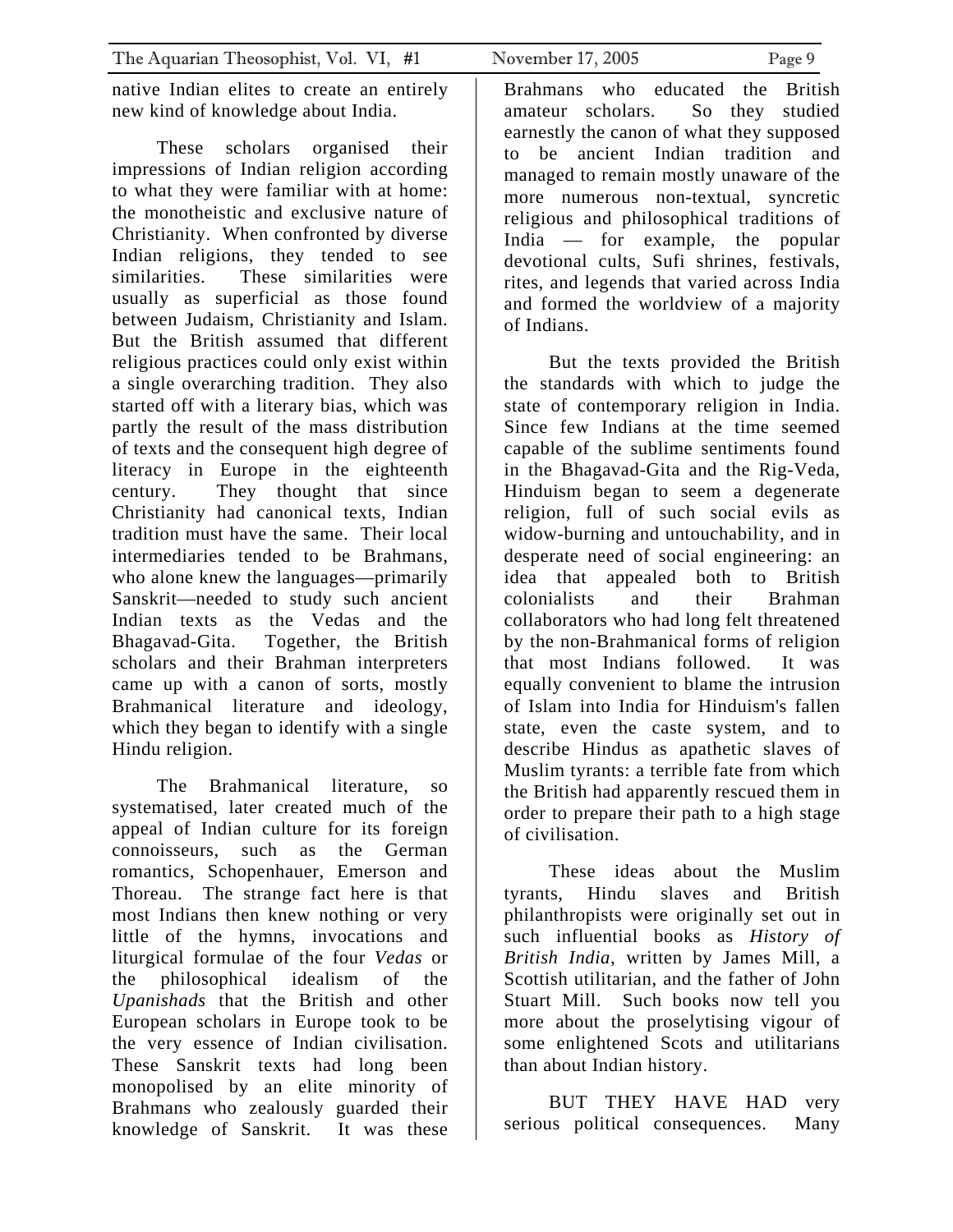westernised upper-caste Indians, including middle class Hindu nationalists, now believe that Muslim invaders destroyed a pure and glorious Hindu civilisation, which a minority of Brahmans then managed to preserve. The rather crude British generalisation that Hindus and Muslims constituted mutually exclusive and monolithic religious communities—a view which was formed largely by historians who never visited India, such as James Mill, and which was then institutionalised in colonial policies of divide-and-rule — was eventually selffulfilled, first, by the partition of British India, and then by the hostility between India and Pakistan. Even at the time, these ideas had a profound impact on a new generation of upper-caste Indians, who had been educated in western-style institutions, and so were well placed to appreciate the immense power and prestige that Britain then had as the supreme economic and military nation in the world. These Indians wished to imitate the success of the British; do for India what a few enterprising men had done for a tiny island; and they found a source of nationalist pride in the newly-minted

In the nineteenth and twentieth centuries, educated people everywhere in the colonised countries of Asia and Africa were forced into considering how their inheritance of ancient tradition has failed to save them from subjection to the modern West. This was what preoccupied such Muslim intellectuals as Mohammed Iqbal, the poet-advocate of Pakistan, the Egyptians Mohammed Abduh, the intellectual founder of modern radical Islamist, and Sayyid Qutb, the fundamentalist activist who inspired Osama Bin Laden.

"Hinduism."

These were mostly people from the middle class who were educated formally in western-style institutions and who

became the leading modernist thinkers within their respective traditions. Their most crucial encounter was with the West whose power they felt daily in their lives, and whose history they learned before they learnt anything else.

Travelling to the West in the late nineteenth and early twentieth centuries, they came up against the paradox that the western nations, which were mortal enemies of each other, and brutal exploiters in their colonies, had created admirably liberal civilisations at home. They remained opposed to the colonial presence in their countries and aspired for independence. But they were also dazzled by the power and prestige of the West, and they couldn't but grapple with the complex question of how much space to give to western values of science, reason, secularism and nationalism in the traditional societies they belonged to.

THIS QUESTION BEGAN to haunt Vivekananda when in 1893 he travelled to the West for the first time in his life. Born in a middle class family in Calcutta, he was educated in western-style institutions, and was studying law, in preparation for a conventional professional career, when he met the mystic Ramakrishna Paramahamsa and renounced the world to become a *sannyasi*. He travelled all across India and first exposed himself to the misery and degradation most Indians then lived in. When he travelled to the Parliament of Religions as a representative of the Hindu religion in 1893, he hoped partly to raise funds for a monastic mission in India and, more vaguely, to find the right technology for alleviating poverty in India.

The Parliament of Religions was part of a larger celebration of Christopher Columbus's so-called discovery of America. The organisers planned to "display the achievements of western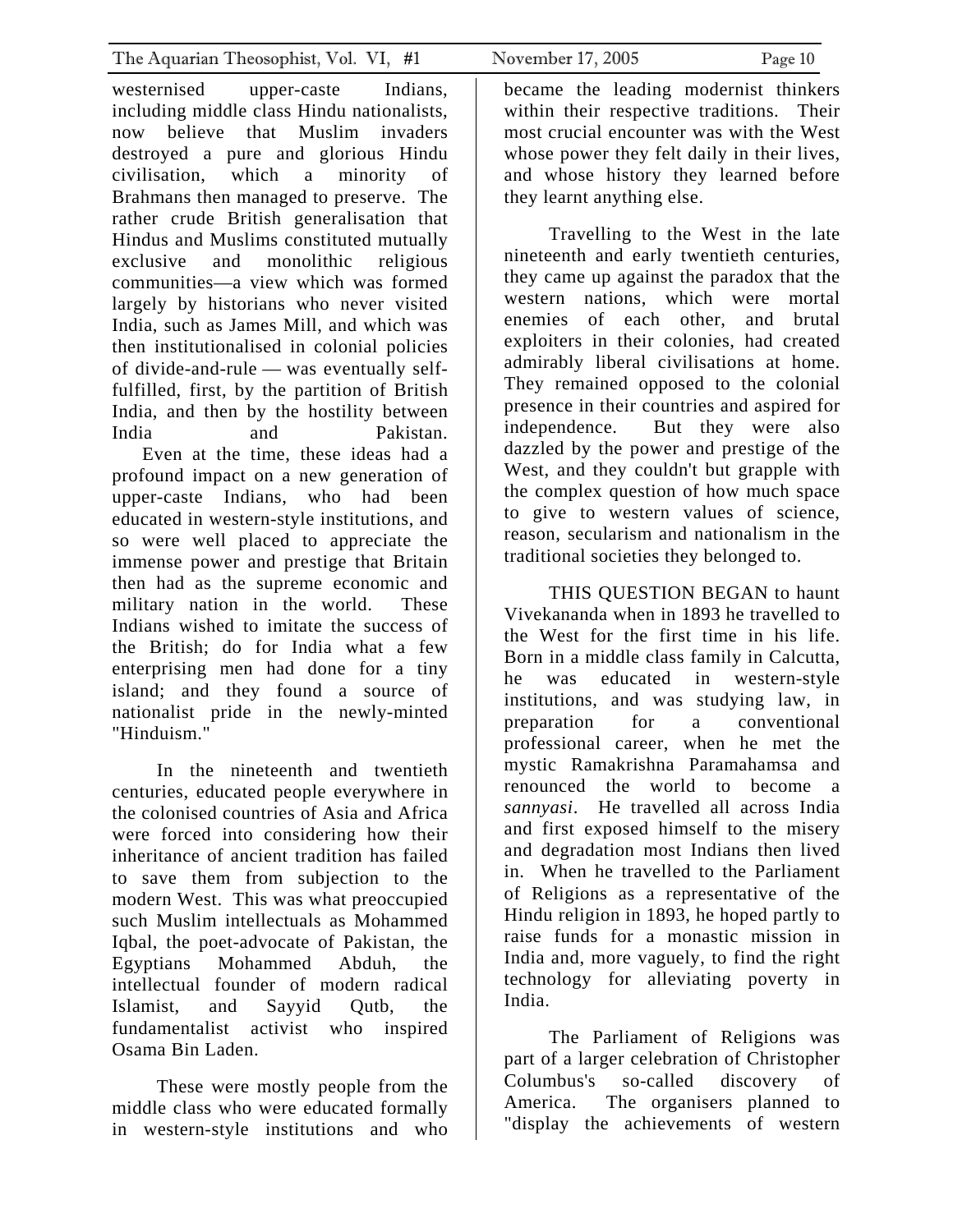civilisation and to benefit American trade." Vivekananda addressed himself directly to such self-absorption. He spoke eloquently and enthrallingly on Hinduism in Chicago, drawing on his great knowledge of western philosophy. He claimed that it was an Indian achievement to see all religions as equally true, and to set spiritual liberation as the aim of life. Americans received his speech rapturously. He lectured on Hinduism to similarly enthusiastic audiences in other American cities.

The news of Vivekananda's success flattered insecure middle class Indians in India who wished to make Hinduism intellectually respectable to both themselves and to westerners. But Vivekananda himself, during the next few years he spent travelling in America and Europe, was to move away from an uncritical celebration of Indian religion and his hostility towards the West. He came to have a new regard for the West, for the explosion of creative energy, the scientific spirit of curiosity and the ambition that in the nineteenth century had made a small minority the masters of the world. He could barely restrain his admiration in letters home: "What strength, what practicality, what manhood!"

Vivekananda also claimed to sense a spiritual hunger in the West, which he said India was well-placed to allay. He thought that India could be Greece to the West's Rome, by offering its spiritual heritage to the West in exchange for the secret of material advancement. Together, he hoped, India and the West would lead a new renaissance of humanity.

Vivekananda returned to India after three years, his admiration for the West undiminished. He set up a monastic order devoted to social service and to reforming Hinduism which he saw as a decadent

religion. In the midst of his endeavours, he died young, at thirty-nine. Nothing much could come out of what was mostly well-intentioned rhetoric: India was too far away from the West, which was then only in the middle of its extraordinary rise. It was not up to India, then a subject country, to impose terms on anyone.

Vivekananda appeared to have struggled in his short life with many new ideas. He didn't always have clear solutions. His value lies in that he was among the first Indians to realise clearly the fact of western dominance over the world; he attested above all to the inevitability of the West's presence, if not superiority, in all aspects of human life. There were other people who had reached the same conclusion:

Europe is progressive. Her religion is....used for one day in the week and for six days her people are following the dictates of modern science. Sanitation, aesthetic arts, electricity etc are what made the Europeans and American people great. Asia is full of opium eaters, ganja smokers, degenerating sensualists, superstitious and religious fanatics.

This could be either Vivekananda or Iqbal. It is actually Angarika Dharampala, the greatest figure of modern Buddhism. Born in Sri Lanka (then Ceylon) in 1864, Dharampala was just a year younger than Vivekananda. He even went to the Parliament of Religions in Chicago as a representative of Buddhism but was more prominent than his Indian colleague. Like Vivekananda, Dharampala was influenced by the West, particularly by the Protestant missionaries that came with British rule over Sri Lanka, and came to denounce traditional religion in Sri Lanka as corrupt and unmanly. He wished to modernise Buddhism and also give it a political role. Following these contradictory desires, he became an anti-colonial nationalist, and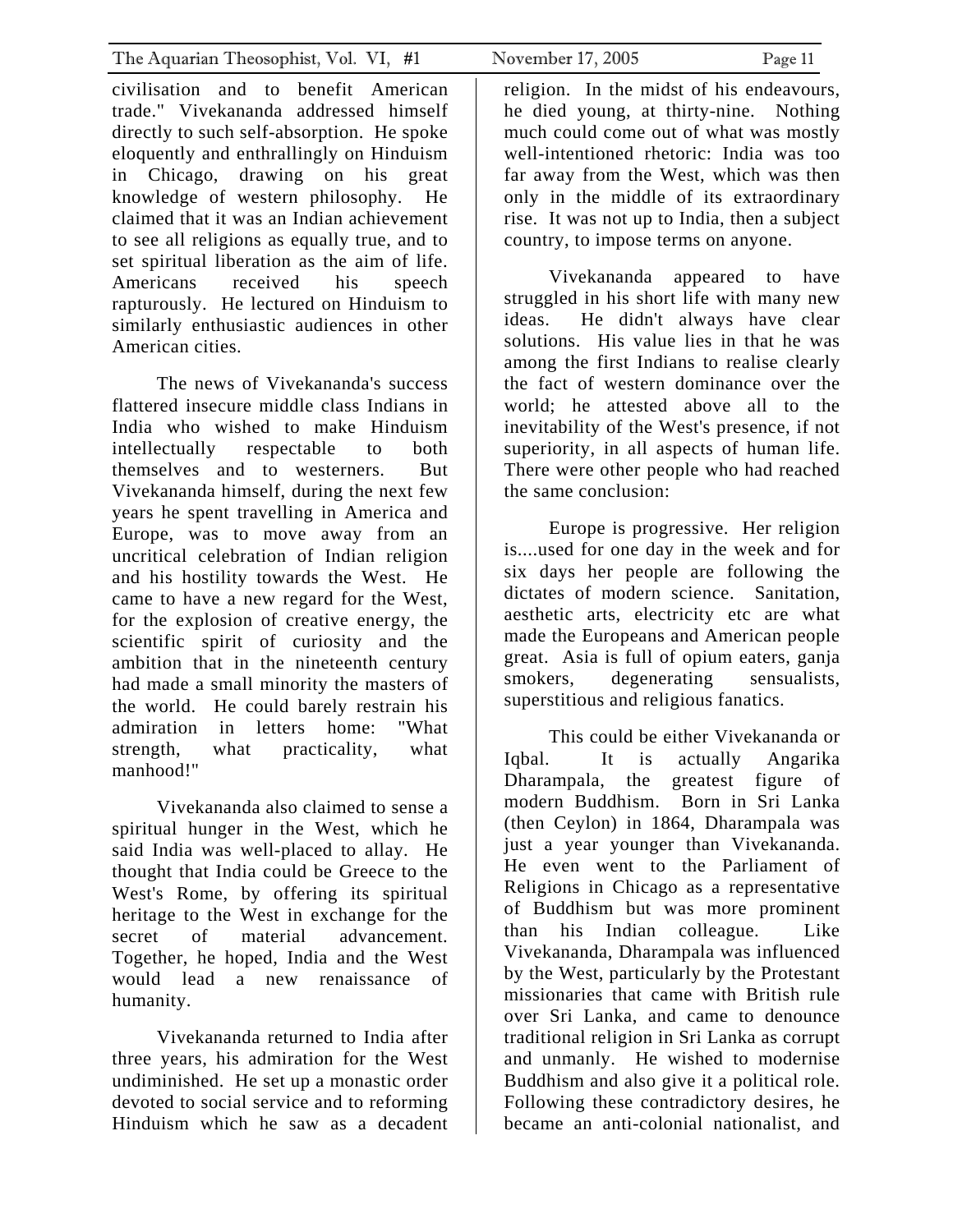the major icon of the Sinhalese nationalism that later brought Sri Lanka to civil war in the 1980s.

COMPARED TO SUCH Hindu and Buddhist modernists as Vivekananda and Dharampala, the Muslim intellectuals were more divided in their attitudes towards the West. Some of them, such as the young Turkish intellectuals of early twentieth century, wished totally to remake their countries along western lines so as to reach the summit of power and affluence that the West had arrived at. There were many others who chose the way of suspicion or antipathy. Iqbal stressed the need of Indian Muslims to form their own state where they could follow Islam in its most spiritual form and be able to resist the material ways of the West. Qutb advocated a return to the Koran and preached revolutionary violence against the West and its values that he saw incarnated in Arab nationstates.

But whether choosing nationalism or revolution, almost all of these intellectuals from colonised countries seemed to concede that the West had become the best source of ideas about effecting large-scale change and organising human society. They admitted the need for modernisation even in the sphere of religion and for cultivating a rational and scientific outlook.

ONLY A TINY MINORITY of upper-caste Indians had known much about the *Bhagavad-Gita* or the *Vedas* until the eighteenth century when they were translated by British scholars and then presented as sacred texts from the paradisiacal age of something called "Hinduism." But in the nineteenth century, movements dedicated to reforming Hinduism and recovering its lost glory grew very rapidly. The inspiration or rhetoric of these neo-Hindu movements might have seemed archaic. In fact, they were largely inspired by the

ideas of progress and development that British utilitarians and Christian missionaries aggressively promoted in India. Modernist intellectuals in Muslim countries then exposed to European imperialism similarly absorbed western influences, but their distrust of the Christian and secular West was deeper.

Unlike Muslims, the Hindus tended to borrow more than reject. Ram Mohun Roy (1772-1932), who is often called the "father of modern India," was a Unitarian. He founded the Brahmo Samaj, a reformist society that influenced the poet Rabindranath Tagore and filmmaker Satyajit Ray, among other leading Indian intellectuals and artists, as part of an attempt to turn Hinduism into a rational, monotheistic religion. The social reformer Dayananda exhorted Indians to return to the Vedas, which contained, according to him, all of modern science, and echoed British missionary denunciations of such Hindu superstitions as idol-worship and the caste system. Even the more secular and catholic visions of Gandhi and Nehru — the former a devout Hindu, the latter an agnostic — accepted the premise of a "Hinduism: that had decayed and had to be reformed.

Gandhi drew his political imagery from popular folklore; it made him more effective as a leader of the Indian masses than the upper caste Hindu politicians who relied upon a textual, or elite Hinduism. But it was Swami Vivekananda who in his lifetime was witness to, and also mostly responsible for, the modernisation of Hinduism. Vivekananda was the middle-class disciple of the illiterate mystic Ramakrishna Paramahansa; but he moved very far away from his Guru's inwardlooking spirituality in his attempt to make Hinduism, or the invention of British and Brahman scholars, intellectually respectable to both Westerners and westernised Indians. In his lectures in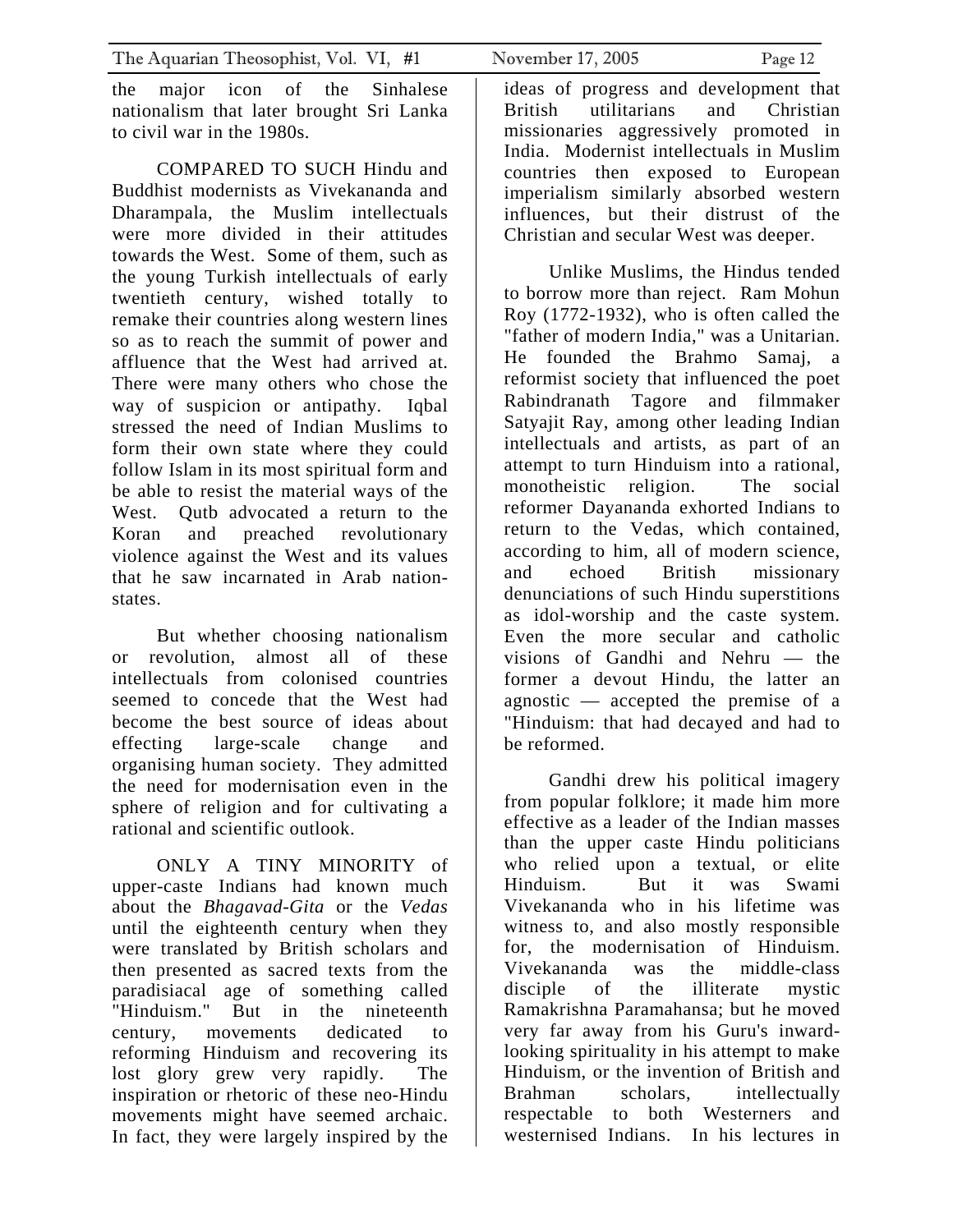<span id="page-12-0"></span>England and America, where he acquired a mass following, he presented India as the most ancient and privileged fount of spirituality  $\frac{1}{\sqrt{2}}$  a line that many Indian Gurus were profitably to take with their western disciples. At the same time, he exhorted Hindus to embrace western science and materialism in order to shed their burden of backwardness and constitute themselves into a manly nation.

Vivekananda borrowed from both British-constructed Hinduism and European realpolitik. In doing so he articulated the confused aggressive desires of a westernised Indian bourgeoisie that was then trying to find its identity. But his ambition of regenerating India with the help of western techniques did not sunder him entirely from the folk religious traditions he had grown up in. He remained a mystic; and his contradictory rhetoric now seems to prefigure the oddly split personality of the modern Hindu, where devotion to a Muslim saint can co-exist with an anti-Muslim nationalism.

HIS IMPORTANCE DOESN'T END THERE. The marriage of Indian religiosity and western materialism Vivekananda tried to arrange makes him the perfect patron saint of the BJP, a political party of mostly upper caste middle class Hindus that strives to boost India's capabilities in the fields of nuclear bombs and information technology and also reveres the cow as holy. A hundred years after his death, the BJP has come closest to realising his project of westernising Hinduism into a nationalist ideology: one which has pretensions to being all-inclusive, but which demonises Muslims and seeks to pre-empt with its rhetoric of egalitarianism the long overdue political assertion of India's lower caste groups.

Vivekananda's modern-day disciples are helped considerably by the fact that the Indian bourgeoisie is no longer small and insignificant. It is growing — the

current numbers are between 150-200 million. There are millions of rich Indians living outside India. In America, they constitute the richest minority. It is these affluent, upper caste Indians in India and abroad who largely bankrolled the rise to power of Hindu nationalists, and who now long for closer military and economic ties between India and western nations. The new conditions of globalization — free trade, faster communications — help them work faster towards the alliance Vivekananda proposed between an Indian elite and the modern West. As a global class, they are no less ambitious than the one which in the Roman empire embraced Christianity and made it an effective tool of worldly power. Hinduism in their hands has never looked more like the Christianity and Islam of Popes and Mullahs, and less like the multiplicity of unselfconsciously tolerant faiths it still is for most Indians. Their growing prominence suggests that Vivekananda may yet emerge as more influential in the long run than Gandhi, Nehru or Tagore — the three great Indian leaders, whose legacy of liberal humanism middle class India already seems to have frittered away as it heads for intellectually and spiritually oppressive times. [1](#page-12-1)



### LETTER TO A FRIEND

Dear ---------

<span id="page-12-1"></span><sup>&</sup>lt;sup>1</sup> PANKAJ MISHRA: Author. Regular contributor to the New York Review of Books, The New Statesman and the Times Literary Supplement as well as several Indian publications.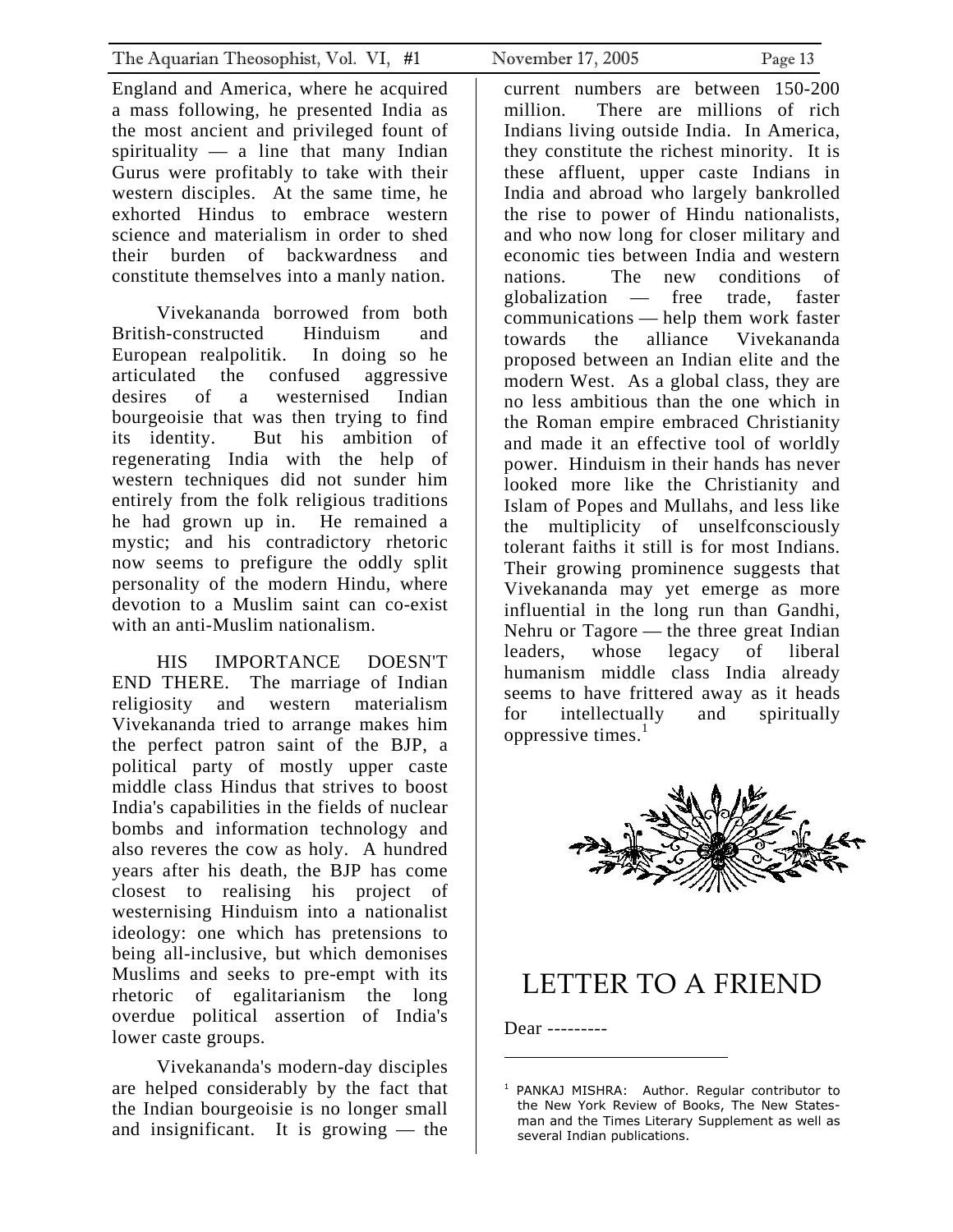<span id="page-13-0"></span>The Aquarian Theosophist, Vol. VI, #1 November 17, 2005 Page 14

As you have expressed admiration for Brother John Algeo's stated editorial policy in his July article of the Adyar *Theosophist:* "Discord is the Harmony of the Universe," let me state the position of the HPB Defense Fund regarding this article:

- 1. You cannot be a Spiritual Teacher on Monday and a Fraud on Wednesday. The rules of spiritual growth taught by the Masters forbid it, the economy of nature forbids it.
- 2. Brother John's editorial policy is **dishonest** because his volume is entitled, *Letters of Madame Blavatsky.* If it had been entitled *Letters, Both Probable and Improbable of Madame Blavatsky,* this would have been honest.
- 3. Brother John is pitting himself against history, in that his editorial policy considers Solovyoff a truth purveyor and history has said Solovyoff is a known liar. The evidence is specific, very definite, and abundant. Brother John's article says, in effect, that HE KNOWS BETTER.
- 4. The HPB Defense Fund was initiated to produce a volume without the series of letters by a known liar, produced after HPB's death, of which **no** original manuscript exists.
- 5. All of the *Volume I Letters* edited by John now in circulation and yet to get into circulation are a direct attack on the **integrity** of H. P. Blavatsky. By "integrity" we mean the *minimum* moral standard required of an initiated Chela one praised by both Masters, **in writing.**
- 6. When Brother John says he thinks the Russian Spy Letter (#7) is

"probably true" he is also **saying** he thinks H. P. Blavatsky is "probably a fraud."

7. Editing with no respect for the subject under consideration drags all arguments to the lowest level and exalts the editor into a discriminative genius that can override both the known history of H. P. Blavatsky and the known history of Solovyoff.

#### A STUDENT OF THE SECRET DOCTRINE





New Places for Spanish Study

EAST LOS ANGELES Martes: 6:30 p.m. a 8:00 p.m. 6641 Easton Street, Este de Los Angeles, Ca. 90022 Entre Wittier Blvd. y Olympic cerca de, Garfield Ave.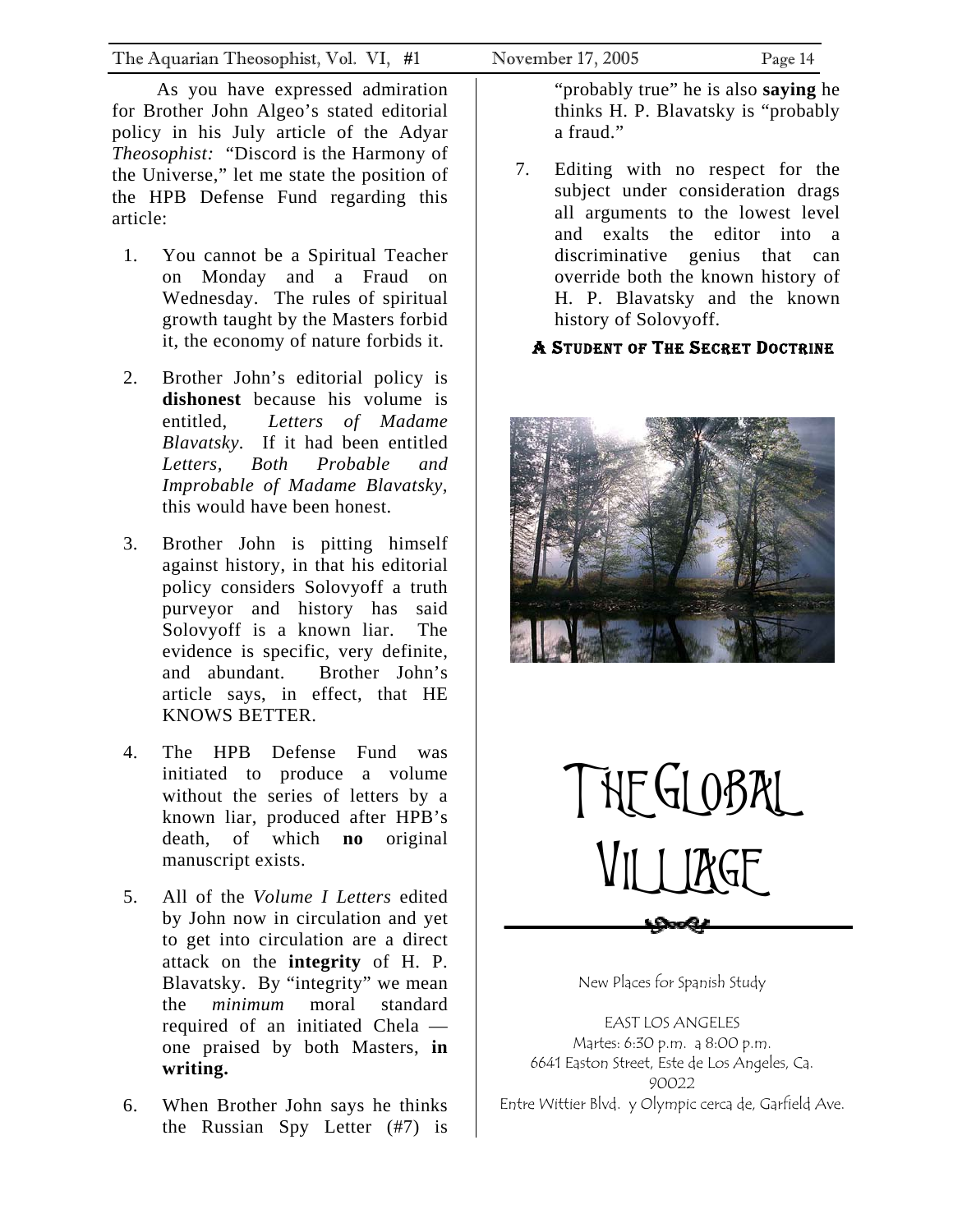#### The Aquarian Theosophist, Vol. VI, #1 November 17, 2005 Page 15

Tel. (323) 264 4065 Llamar entre, 4:00 p.m. y 6:00 p.m.

LONG BEACH Segundo y Ultimo Sábado del Mes; 5:30 p.m. a 7:00 p.m. 3145 E. Broadway

#### HUNTINGTON PARK

Todos los Lunes, De: 7:00pm a 8:30 pm "LIBRERÍA LATINA"

6316 Pacific Blvd. Huntington Park, Ca. 90255 (Entre Gage y Clarendon) Tel. 323 581 4248 Estacionamiento Gratis detrás de la Librería

"TODO ESTUDIOS Y PARTICIPATIÓN SON GRATUITOS"



*United Lodge of Theosophist 3766 El Cajon Blvd San Diego, Ca 92105*  (619)283-0142 E-Mail: jim2sal@aol.com

Sundays 10:45-12Noon Theosophical Book Center Wednesdays—11a.m.-1p.m.

Wednesdays: 12 Noon to 1p.m. Psychotherapy of *BhagavadGita* Fridays: 7p.m. to 8:30 p.m. Basic Theosophy

## Sarasota, Florida Theosophy Group

Meets Weekly on: WEDNESDAYS:—7 - 8:15 P.M.  $SUNDAYS$   $-11 AM-12:30 PM$ 

We are a very friendly group of students with various religious and philosophical backgrounds. Our goals are to discuss and understand the universal truths of Theosophy.

On Wed. nights we are studying, *The Ocean of Theosophy* by W.Q. Judge, and on Sunday mornings we're discussing *Isis Unveiled* by H.P. Blavatsky and *Light On The Path* by Mabel Collins.

Our address is: 2700 S. Tamiami Trail Suite#11B, Sarasota, Florida 34239 and our phone number is: 941-312-9494.

http://www.theosophyusa.com 941-349-5151 Please feel free to call Bob Waxman if you need any additional information.

United Lodge of Theosophists

1917 Walnut Street Philadelphia, PA 19103 All welcome No collections

#### United Lodge of Theosophists

Robert Crosbie House 62 Queens Gardens London W23AH, UK

Tel +(44) 20 7723 0688 Fax +(44) 20 7262 8639 Contact us: [ult@ultlon.freeserve.co.uk](mailto:ult@ultlon.freeserve.co.uk)

MEETINGS **ON SUNDAYS 7 PM**



í



 **020 7723 0688 www.ultlon.freeserve.co.uk**

#### **Karma & Reincarnation**

The twin doctrines of Theosophy, a mode of living common to the great sages, adepts and Masters who live by *the Great Ideal* - to benefit humanity.

#### **One humanity, one goal, one Truth**

Universal Brotherhood means unity through diversity and mutual respect; its absence is the cause of violence and suffering.

#### **Individuality and Interdependence**

"We should aim at creating *free* men & women, free intellectually, free morally, unprejudiced in all respects, and above all things, *unselfish*."

**"the rational explanation of things…"** H.P.Blavatsky, a great Occultist of the modern age

#### **All welcome to study Theosophy**

- Talks & meetings  $\sim$  discussions with questions
- Study Group Wednesdays 7pm from Oct  $6<sup>th</sup>$ Bhagavad Gita & Fundamental Theosophical studies
- **Correspondence Course by post or email** ⊠ contact ULT at **correspondence@clara.co.uk**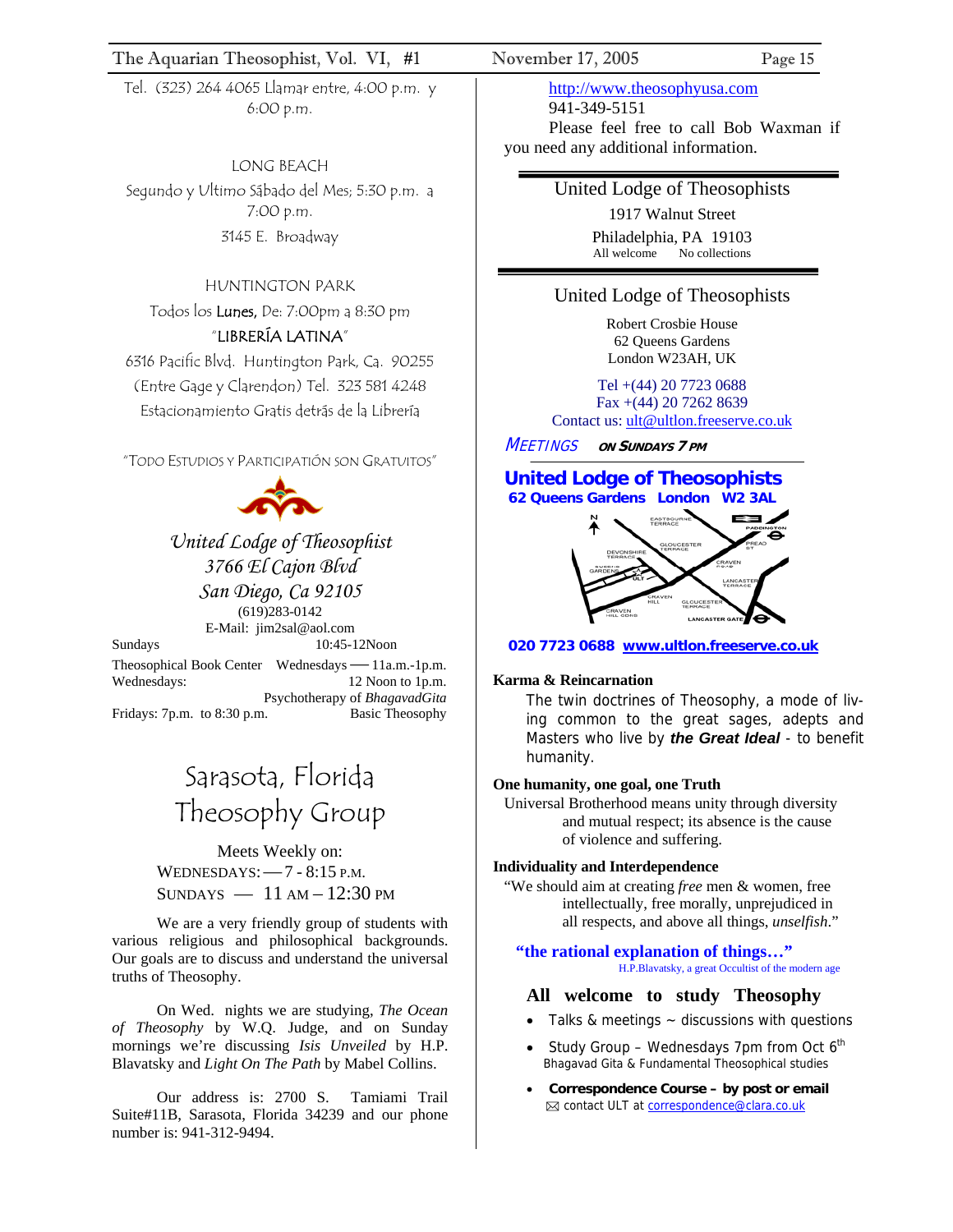# heosophy Discovery Circle



From the Writings of HP Blavatsky & WQ Judge Interactive Study Class Every other Sunday 10:30 — 12:00 Located at: NY TS 240-242 E 53rd Street,  $NYC, NY(Bet. 2<sup>nd</sup> & 3<sup>rd</sup> Ave.)$ Contacts: [Http://www.geocities/theosophycircle/](http://www.geocities/theosophycircle/)  [Tmwriters@mindspring.com](mailto:Tmwriters@mindspring.com) [David@broadviewnet.net](mailto:David@broadviewnet.net) [Amedeo@optonline.net](mailto:Amedeo@optonline.net)  Phone:  $David -(718) 438-5021$ Amedeo – (973) 697 – 5938 Classes are free and open to all

THEOSOPHY HALL 347 East 72 Street New York, NY 10021 (212) 535-2230 E-mail: [otownley@gmail.com](mailto:Uotownley@gmail.comU) All meetings are free. No collections, fees or dues. Discussion — Multi-Media Monday Night 7:30-9:00pm

Investigation of the unexplained laws of Nature, and the psychical powers latent in man. Free Study Materials Provided

- Meditation & Raja Yoga
- Dreams and the Dreamer
- Karma and Reincarnation
- Places After Death
- Spiritual and Psychic Realms
- A Relationship with God
- Science and Psi Phenomena THEOSOPHY HALL
	- 347 East 72 Street, NY NY 10021 Doors Open at 6:45PM Phone: (212) 535-2230 Refreshments Served

Current topics: Contrasting ancient theosophical teachings with the standard scientific view of the world, and current psi phenomena. Including distance viewing, crop circles, remembering past lives, etc.

Texts include The Secret Doctrine, Isis Unveiled and other original Theosophical sources. \_\_\_\_\_\_\_\_\_\_\_\_\_\_\_\_\_\_\_\_\_

The Bhagavad-Gita Wed. Night — 7:30-8:45

Free Study Materials Provided

The ancient psychology of the East and its application in this "era of Western Occultism."

SPANISH STUDY CLASS "Ecos del Oriente", by Wm.Q. Judge

Meets the first two Wednesdays of the month

THEOSOPHY HALL 347 East 72 Street, NY, NY 10021 Doors Open at 6:45PM Phone: (212) 535-2230

THE United Lodge of **THEOSOPHISTS** "Maitri Bhavan" 4, Sir Krishna Rao Road, Near Lalbagh West Gate, — Basavanagudi, Bangalore-560 004.

### THEOSOPHY

*Secret Doctrine Classes*

Sunday 10:30am - 12:00 Theosophy Discovery Circle, New York City 240-242 E. 53rd St [between 2nd & 3rd Ave.]

Monday 7:30 to 9 pm

New York ULT 347 East 72<sup>nd</sup> Street, NY

Wednesday 2 to 4 pm

 Antwerp ULT, Belgium Wednesday 7:30 to 8:45 pm

Los Angeles ULT

Saturday 10 am to 12 noon  $-$  The Wind Horse

Long Beach — First Saturday of every month

Wednesday — Bangalore ULT, India

Wednesday: 6p.m. — 7.30p.m. Athens 10680, GREECE 60 Charilaou Trikoupi Str — 3rd floor

#### LOGIE UNIE DES THÉOSOPHES

Loge Unie des Théosophes

11 bis, rue Kepler – 75116 Paris, FRANCE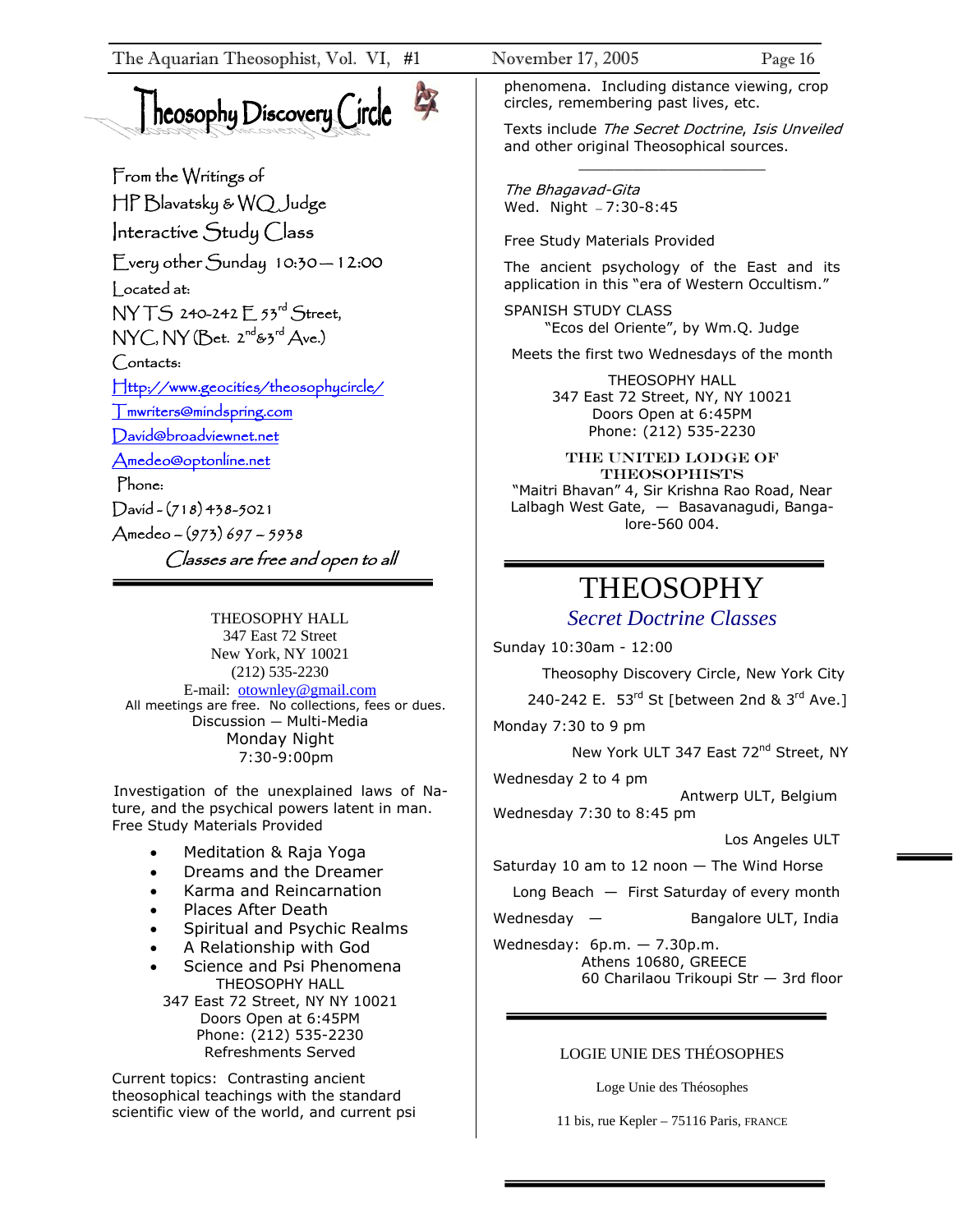Conferences Mercredis, 19 h 30 – 20 h 45

*Loge Unie des Théosophes Douala Camaroon B.P. 11372 Douala Localisation Ndog - Bong Heures d'ouverture: mercedi 19h – 20 h 15 Samedi 19h – 20 h 15*  Toutes les activités de la Loge sont libres et gratuites Les reunions commencent et se terminent aux heures précises indiquées

La Loge est maintenue en activité par des participations bénévoles

Tel: 40-76-72

United Lodge of Theosophists 4865 Cordell Avenue, Suite 4 Bethesda, MD 20814 phone (301) 656-3566 web: www.ultdc.org

Meetings: Sundays 11 a.m. to 12 noon (Lectures followed by questions and answers, or group discussions.)

============================================

#### Den TEOSOFISKA

Ursprungliga Undervisningen

 UNITED LODGE OF THEOSOPHISTS, Malmölogen

Kungsgatan 16 A, 211 49 Malmö, tel. 0709 26 22 12

#### **TEOSOFISKA FÖREDRAG**

Stiftelsen Teosofiska Kompaniet United Lodge of Theosophists – Malmölogen Peter Bernin, Roslinsväg 6, 217 55 Malmö +46 (0)709 26 2212

hemsida: [www.t](http://www.teosofiskakompaniet.net/)eosofiskakompaniet.net

[email: redaktionen@teosofiskakompaniet.net](http://www.teosofiskakompaniet.net/)

Phoenix ULT THEOSOPHY HALL -- 77 W. ENCANTO BLVD. PHOENIX, ARIZONA 85003 Phone 602-290-0563

#### PROGRAM - 2004―2005 SUNDAY EVENINGS

 7:00 - 7:45 P.M. Universal Theosophy by Robert Crosbie

 $8:00-8:45$  P.M.

Study, read, question, discuss, discover,

the Teaching and Philosophy of Theosophy IN:

THE SECRET DOCTRINE by H.P. Blavatsky



United Lodge of Theosophists

799 Adelaide Street London, Ontario N5Y 2L8 CANADA

Wednesday Evening 7:30 to 8:45 PM \_\_\_\_\_\_\_\_\_\_\_\_\_\_\_\_\_\_\_\_\_\_\_\_\_\_\_\_\_\_\_\_\_\_\_\_

May 4 "The Foundation of Religion" May 11 "The Moral Law of Compensation" May 18 "Karmic Agents" May 25 "The Cause of Sorrow"

June 1 "A league of Humanity" June 8 Why do we sleep and dream?" June 15 "The Creative Will

#### **Friday May 6 at 7:30 "White Lotus Day" Sunday June 19 at 7:00 "U.L.T. Day"**

Sunday Evening—7:00 to 8:00 PM *Isis Unveiled* by H. P. Blavatsky

For the Summer we will be studying the *Key to Theosophy* on Wednesday evening— 7:30 to 8:45 PM

There will be no other meeting for the summer.

Email contact: Laura Gray at [classiccontours@sympatico.ca](mailto:classiccontours@sympatico.ca)



Desire no results which are forms of power. Desire only, in your efforts, to reach nearer to the centre of life (which is the same in the Universe and in yourself) which makes you careless whether you are strong or weak, learned or unlearned. It is your divinity; it is the divinity we all share.

Master's letter to Mr. Judge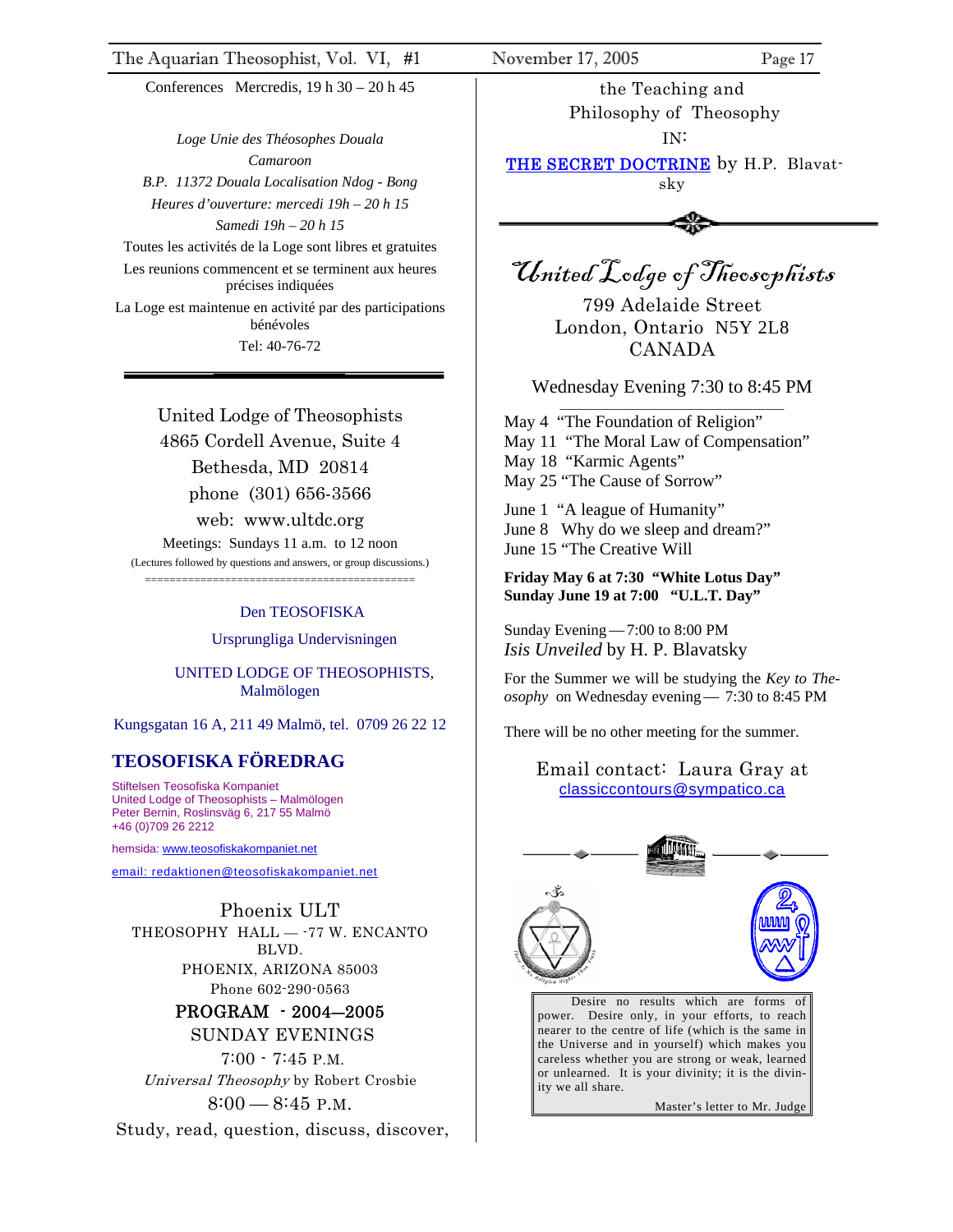**THE AQUARIAN THEOSOPHIST** is a computer generated magazine with a major issue and supplement each month. When received as an email attachment, it is free.

The magazine has a small hardcopy list to which one may subscribe at \$30 per year, domestic; and \$40 per year international. All subscriptions outside The United States travel airmail. It is NOT self-supporting and subsists on donations to cover the shortfall. The address for articles, correspondence and subscriptions and/or donations is:

> The Aquarian Theosophist 245 West 33rd Street Los Angeles, CA 90007-4108 U. S. A.

**All Constantinople of the Constantinople of the Constantinople of the Constantinople of the Constantinople of** 

# *Subscribers ASK:*

**Question: —** Why should theosophists help defend HPB against the personal attack to her published by the Adyar Publishing House? Shouldn't we just ignore them and keep business as usual? What is the importance of defending a sacred teacher? And, if we must act, what can we do in practical terms?

**Answer —** Questions of this sort must be answered by each in the precinct of his own Conscience. Questions like "How much…? What…? How far….? How long? Are all problems each has to work out for themselves. "What we do in practical terms is again a problem each must work out within the framework of his own vision. Have the writings of Madame Blavatsky changed your life for the better? If not, then the problem is answered. If the answer is "yes," then the problem of defending one to whom you are in debt cnnot be passed over lightly — especially is this so if you have experienced spiritual growth at the hands of Theosophy. She,

being the mother of Theosophy in its most recent expression to the Western World cannot be passed over lightly as a problem of small concern. The Gurumparampara Chain can be compared to a group of humans passing buckets of water to stop a blazing fire — no unit is unimportant.

**Question: —** Is there a connection between the seven planets and the seven rays, and to the fact that everything is septenary in the universe? If there is, what connection may that be?

**Answer: —** It would require books to answer that question. One or two ideas might be thinking points.

What is hot metaphysically is cold physically. Blue is considered a cold color but in vibration it is fast. At least the blue stars are "hot" compared to the "red" ones

The ancient Egyptians painted the sun as Blue and HPB confirms the wisdom of their decision. Blue Stars usually have the fastest vibration. Seven planets and seven rays, seven musical notes and seven colors to the spectrum are matters of great concern to the psychically minded seeker. T. Subba Row wrote a long article defending the idea of man having "Seven Principles: "The Aryan-Arhat Esoteric Tenets on the Sevenfold Principle in Man." (The Theosophist Vol. III, #4; also reprinted in *Five Years of Theosophy, pp. 153-184*, Theosophy Company 1980)

"To live to benefit mankind" gradually leads us to a deeper knowledge of the seven rays of the spectrum, the seven races of man, the seven metaphysical groupings of Adepts and Mankind, the seven sound, etc., etc.

**Question: —** In what sense, if any, can our friends Daniel Caldwell and John Algeo be still considered theosophists? After all, there is a difference between being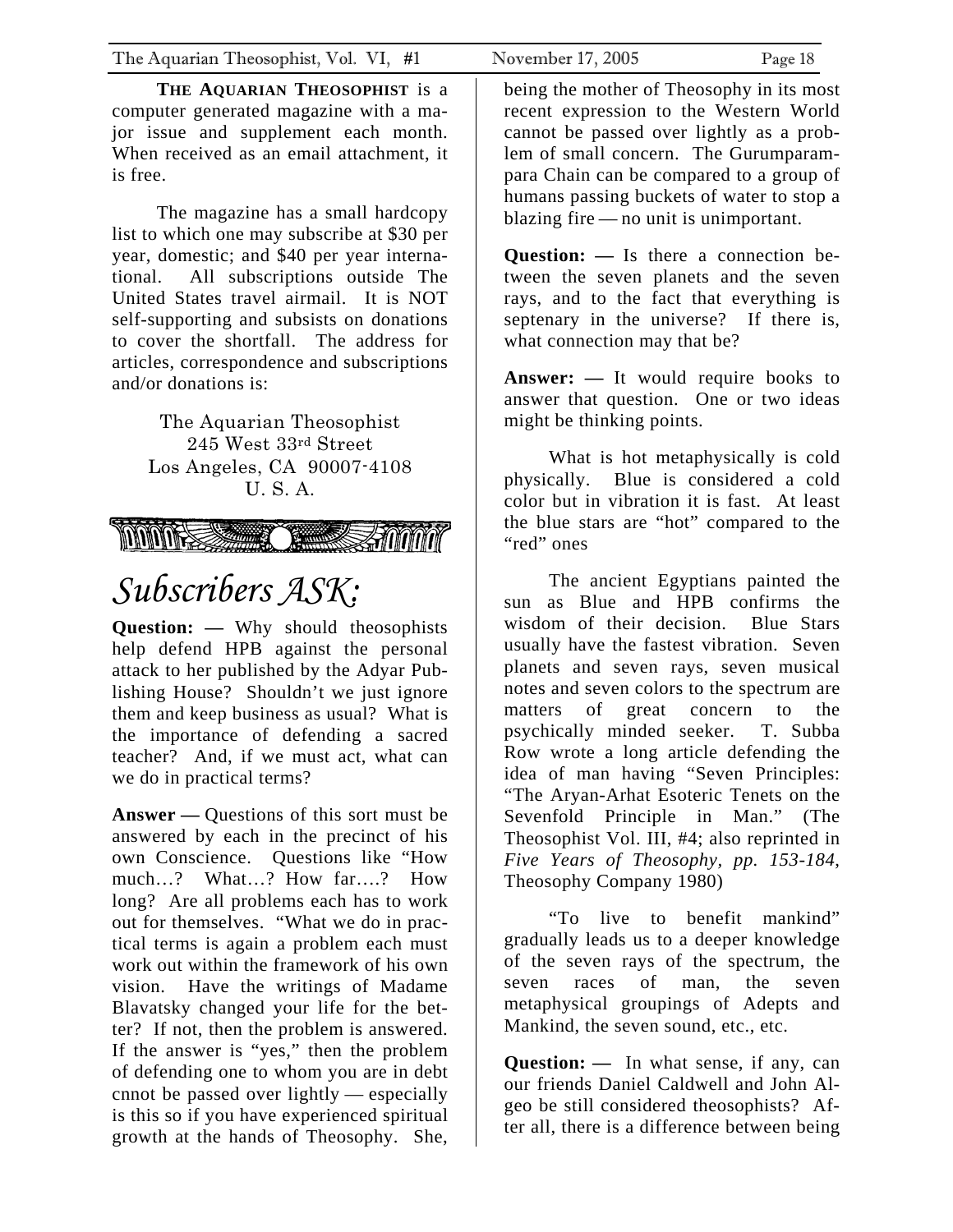acquainted with the literature and being a theosophist, is there not? What is the practical lesson in that, for each of us?

**Answer: —** We are living in a **UNITY**  Taking that into consideration "exclusion" is not an option. They are theosophists in every sense. Karmic law does the "picking" and "choosing" in matters such as this. We have to be honest and defend those things we think are worth defending. Those who are unable to defend themselves should be defended. Being theosophical students beholdens us to defend those who have helped our will power and clarified our discrimination and goaded our sense of responsibility. We may have a lineage on the physical plane, but we also have one on the psychic and spiritual plane. Brother John Algeo in his recent seven page article: "Discord is the Harmony of the universe" intends to expand the editorial Committee for Volume II of H. P. Blavatsky's *Letters.* If it fairs better than that of Volume I, there may be no need for an HPB Defense Fund to produce an honest volume  $II<sup>1</sup>$  $II<sup>1</sup>$  $II<sup>1</sup>$  As it is the Fund is fortunate enough to have passed the halfway mark on its way the necessary \$10,000 for publishing a alternative volume. Our thanks to the great land of Plato and also to that of Mahatma Gandhi for recent nudges onward! This Fund has been a great eye-opener in showing that there are "secret sacrificers" all around the globe who take Theosophy in *Dead Earnest.* 

**Question: —** How can a study group best manage the three gunas — tamas rajas, satwa — in the theosophical work? How to avoid the excess of tamas? And the excess of rajas?

**Answer:** All human efforts are stained with faults. It is so with us, the Deva Egos — we play the music too fast, or we

drone its notes too slow, or do we on the off-chance hit that happy medium of a pleasing melody? Not too sweet, not too pungent, not too spaced, nor yet so slithery that even the snake himself is aghast!

Do the best you can — and keep the percentage of the "doing" as high as possible and your own Aspirations will come to your aid and all end well, as the key to the tumblers in the lock.

**Question:** — The fact is well established that in her Third Volume of *The Secret Doctrine* HPB intended to study the lives of Initiates. One of the probable reasons for that is that life examples inspire. So, following on that unsequeled line of work, would it not be correct for us to study in a more open way the great theosophists, Robert Crosbie, John Garrigues and others, so that we can feel inspired by the practical examples of people who were totally committed to the Cause and who succeeded in preserving the teaching and the community of learners?

As an "aspect of the Unknowable" we need not apologize for any effort we make to benefit mankind. If it was seeded in the bosom of that *motive,* the best defender we will ever need is already at hand.

The two names you mention would be considered a HUGE ASSUMPTION by many theosophists. I suspect they themselves would take exception to the choice. The heart's fair secrets are just that and need remain lest our ship leave the ocean of brotherhood into the bypaths and rivers of sectarianism. Caution with the still living and the recent dead gives one a chance for distance, objectivity and clear perspective.

Even with the great distance, say, between us and Gautama Buddha, are we able to understand with justice and impersonality the whole story? His Father was scandalized to have a son

<span id="page-18-0"></span><sup>&</sup>lt;sup>1</sup> For further details on this moot point, see "Letter to a Friend" on page----------. — ED., <sup>A</sup>.T.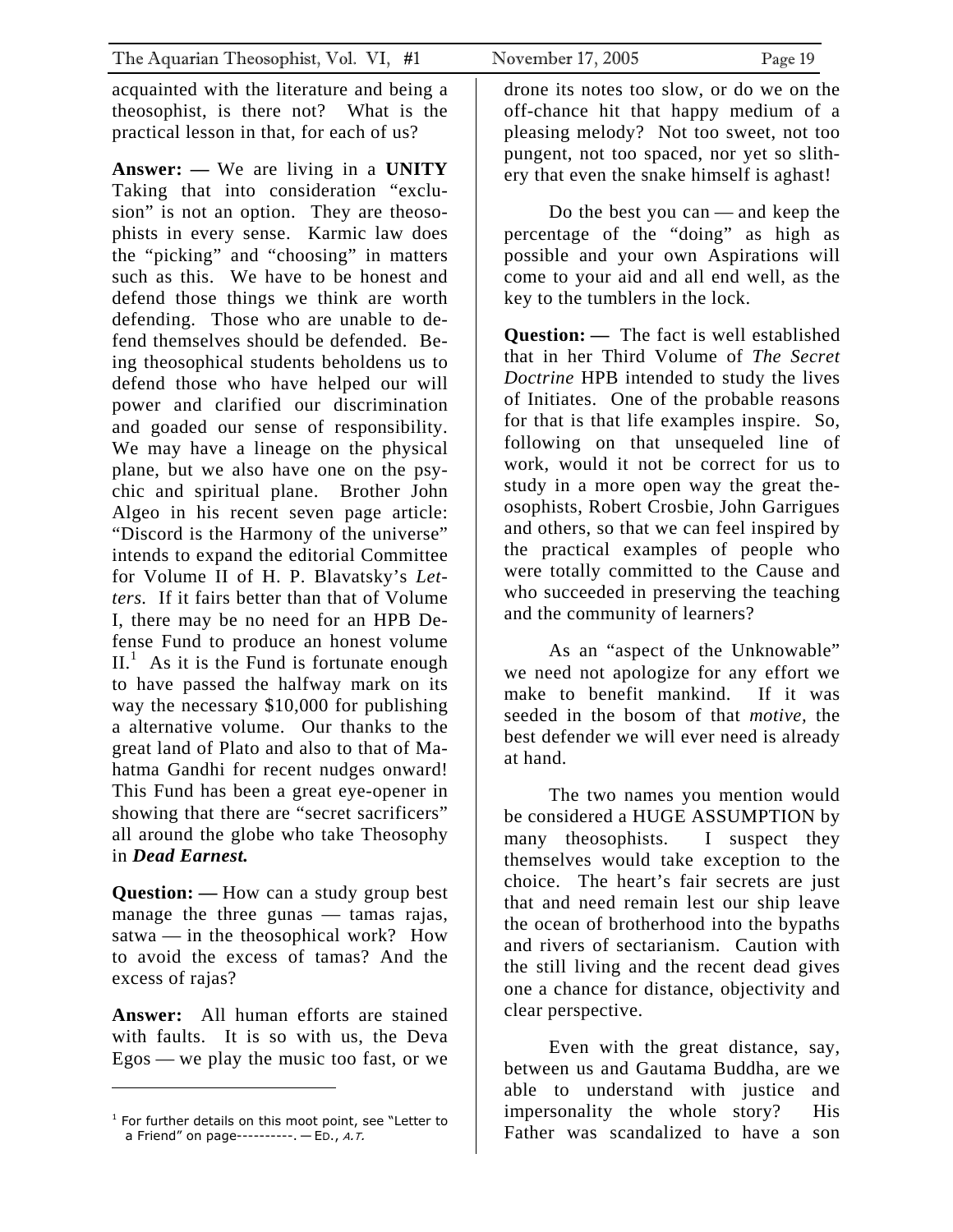<span id="page-19-0"></span>dressed in rags begging from door-todoor. His wife and child must have hoped they would stay together as a family. Karma is watching the entire symphony from the first note to the last.

We lead the best life we are capable and try to end pernicious habit of judging and "peering about."

The "Community of Learners" can be grateful in retrospect that human heroes lived their lives the way they did, but don't be so blind as to think that no toes got bruised along the way.

ANON





#### **ANALYSIS OF SOME WRITINGS AND RADIO TALKS OF ALLAN W. WATTS**

— by Willem B. Roos

This article is reprinted from Victor Endersby's *Theosophical Notes* of February 1958. It shows Mr. Roos not only an excellent scholar but a great humanist as well. It was he who discovered the 2<sup>nd</sup> portion of Jasper Niemand's article, "The Sleeping Spheres" We reprinted the articles along with the story behind their discovery in Vol. III, #9, July 2003. Part II was published in the July Supplement.

(Editor's Note: $\frac{1}{1}$  $\frac{1}{1}$  $\frac{1}{1}$  The following article, which has also been printed in the *Golden Lotus*, was submitted to us some months ago, and has been regretably delayed by various circumstances. The subject is the advocacy of Tantra Yoga by Mr. Watts, which considerably startled students of Oriental philosophy, of whom Mr. Roos

is one of the most able known to us. Mr. Roos deals with the subject mainly from the scholarly and philosophical point of view. Following his article, we plan to extend the subject to what may be called the spontaneous and endemic tantricism, tendencies which are found in all countries, usually under a more frank guise than the tantricism which is peddled in this country as from the Orient, by various wily characters.)

Mr. Alan W. Watts is the author of a number of books dealing with Zen and related subjects. He also conducts the series of radio talks over the Berkeley FM stations KPFA and KPFB, under the general title "Philosophy East and West." His latest book, which has just been published, is called *The Way of Zen*, and is intended as stated by the author in the Preface "both for the general reader and for the more serious student..."  $(#1, p. xv)$ 

When in the following discussion I use the word "Zen" unqualified, it shall always be with reference to the *pseudo Zen* of the so-called "Sixth Patriarch," Hui-neng<sup>[2](#page-19-2)</sup>, and more especially to the Western version, represented so typically by Watts. For the

l

<span id="page-19-1"></span> $1$  This is Victor Endersby's "Introductory Note" to the article.

<span id="page-19-2"></span><sup>&</sup>lt;sup>2</sup> According to the Voice of the Silence, the Sixth Patriarch was Shin sien who taught that the human mind is like a mirror which attracts and reflects every atom of dust and has to be, like that mirror, watched over and dusted every day. Shin-Sien was the sixth Patriarch of North China, who taught the Esoteric Doctrine of Bodhidharma (P. 28fn, Theosophy Company edition, 1987).  $-Ed$ . A.T.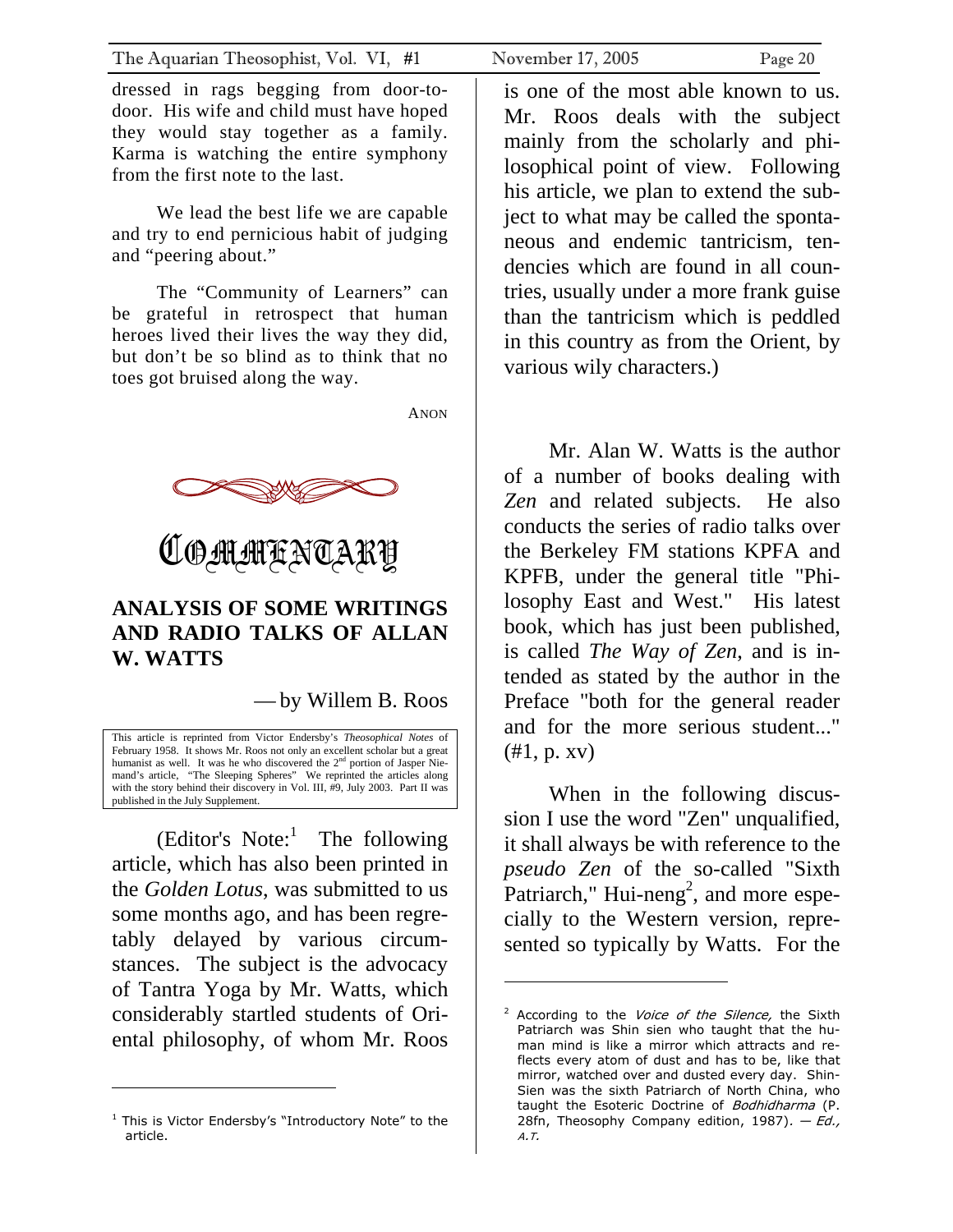sake of the *real Zen* of Bodhidharma and Shen-hsiu (Shin-Sien?). I sincerely hope that some day a competent scholar will arise to expose the false pretensions of modern Zen and restore to the world the genuine teachings of Bodhidharma.

 The purpose of the present analysis is to show the falsity of a number of statements on Western philosophy, made by Watts over the radio as well as in his book *The Way of Zen.* He has made it a point to put the whole of eastern Philsoophy into his own "Zen straight jacket," using every means at his disposal to achieve this object. While this was bad enough for the good name of Hindu and Budhist philsoophy, he outdid himself in his radio talk over KPFA and KPFB, last Easter Sunday at 8 PM, [1957] when he approvingly spoke on certain, highly demoralizing, left hand tantric practices. A friend of mine has taken down *verbatim* this talk, and made mimeograph copies, to which I shall refer hereafter as #2.

 I let now follow a summary of the characteristics of the "Zen straight jacket" which I shall discuss in this paper:

 1. The "sudden enlightenment" (*satori*) of Zen, which Watts equates with the Hindu and Buddhist conception of "liberation" (*Moksa, nirvana*, etc.), insisting that this is realized without any preparation or means, and is not the result of a specific search.

 (Note: The key to the reference numbers is given at the end of the paper.)

 2. A subtle hostility towards asceticism and even towards general moral laws. This manifests in some of his distorted interpretations of Eastern teachings and mistranslations of Sanskrit words.

 3. The taking of rebirth merely in a figurative way, as a process occurring each moment, and not requiring acceptance of a special theory of survival.

 4. Rejection of, and animosity towards scholarship, a characteristic which can be traced back to the unlearned rustic Hui-neng, the selfproclaimed successor of Hung-jen. How Watts attempts to fit Hinduism and Buddhism into the above enumerated characteristics will now be shown by quoting his own words:

### *Point 1*

 "...SAHAJA is the natural state. It lies at the very height of spirituality — at the terminal point past the practice of all types of discipline, ascetic and otherwise; where a person has achieved the final liberation — the state of moksha,... But he realizes it without means — without any special devices — without anything in particular that he has to remember to do, he has it absolutely naturally..." (#2, p. 3)

 "...mystical union is never something which we can experience as the result of a specific search..." (#2, p. 6)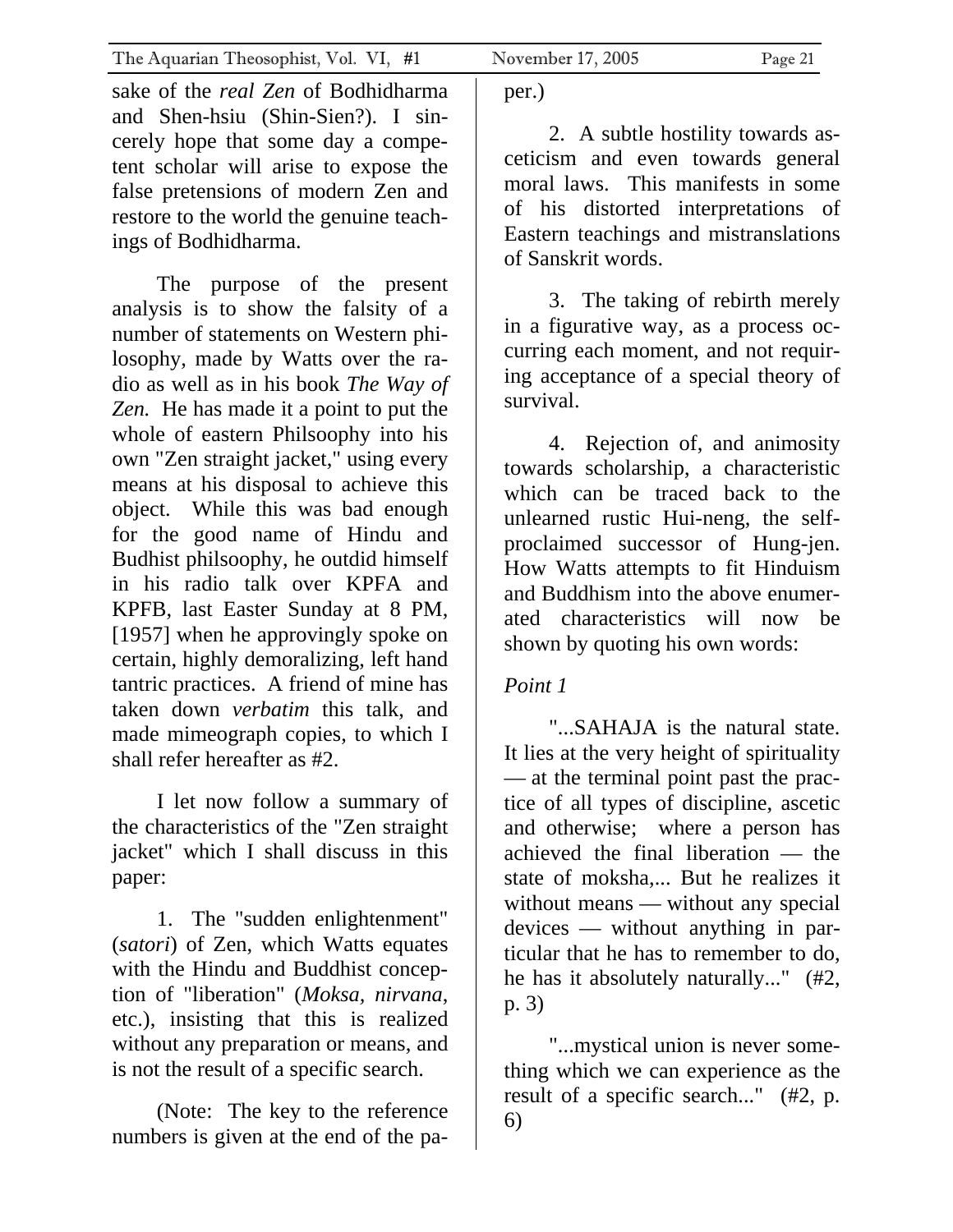But as Watts is well aware of the existence of an enormous Eastern literature advocating not only this search — but indicating and teaching the very means to reach Moksa, the declared object of the six principal systems of Hindu philosophy (the six darsanas), he very ingeniously continues:

 "The *only* reason why, in the various mystical systems of the world, an attitude of searching is sometimes advocated, is that we may in a very concrete way experience the futility of searching..." (#2, p. 6)

 (Of course all underlining *[italicizing]* in  $\#2^1$  is mine, while the punctuation is mainly that of my friend.) Note his grossly biased statements, underlined by me, which are clearly calculated to give his listeners a *completely false* view on this matter. In the East whole libraries are filled with books dealing with this search. The Tibetan Kanjur of 108 volumes and the Tanjur of 225 volumes deal with this, to most of the Northern Buddhists, all important subject of how to obtain liberation.

 His description of how Gautama attained to enlightenment under the Bodhi tree is typical of his constant belittlement of the achievement itself and of suggesting it to be the same as satori:

<span id="page-21-0"></span> $1$  We do not have a copy of what Mr. Roos distributed in mimeographed form: namely, a verbatim report of the talk. Throughout the essat it is referenced as  $#2. - ED.$ , A.T.

 "...The evening before his awakening he simply 'gave up,' relaxed his ascetic diet, and ate some nourishing food.

 "Thereupon he felt at once that a profound change was coming over him. He sat beneath the tree, vowing never to rise until he had attained the supreme awakening, and — according to tradition — sat all through the night until the first glimpse of the morning star suddenly (sic: WER) provoked a state of perfect clarity and understanding. This was... liberation from *Maya*  and from the everlasting round of birth-and-death (samsara)... " (#1, p. 45)

 Note the words "he simply 'gave up,'" and "suddenly provoked" and the total omission of his struggle with Mara.

 But Watts also informs us in his talk over KPFA, entitled "The Head of a Dead Cat" (March 3, 1957), that he himself, has attained this supreme state:

 "When this first happened to me I expected all kinds of results from it, which is why it went away; I expected it to change my character, to make me better, stronger, wiser and happier. (But, apparently, it did not — WER) ...what I have found so marvelous is that I can not get rid of this Unity, this Tao, even by seeking for it..."

 Compare this with the following by D.T. Suzuki, quoted by E. Steinilber-Oberlin: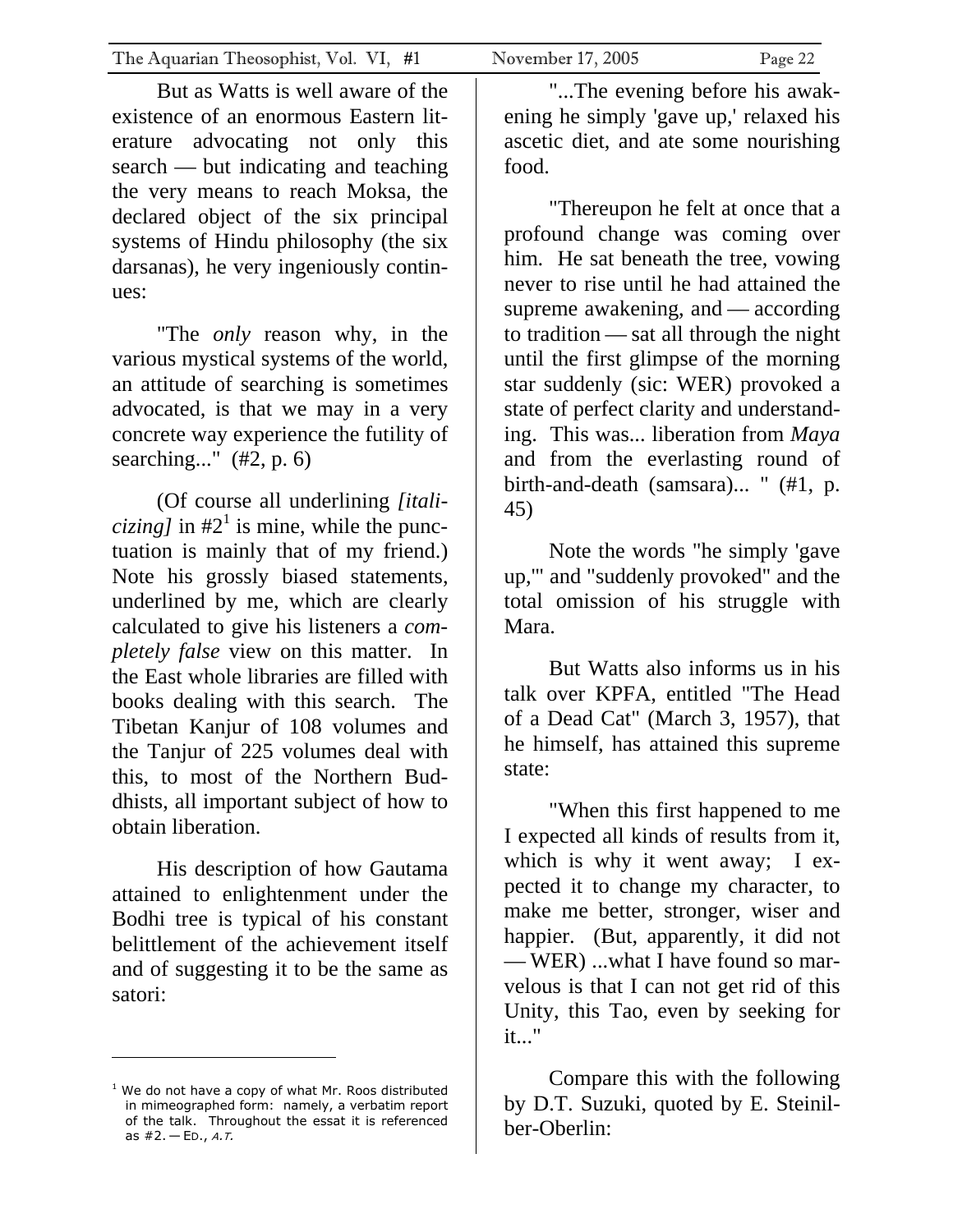"When *satori* is real (for there are many shams), its effects on moral spiritual life provoke in us a complete revolution capable of elevating our soul, and of purifying us, as well as exacting much of us morally." (*The Buddhist Sects of Japan*, pp. 153-54)

 Of course, Watt's perpetual *satori* is in line with his definition of the state of *samadhi* as:

 "... a state of profound peace. This is not the stillness of total inactivity, for, once the mind returns to its natural state, *samadhi* persists at all times, in walking, standing, sitting, and lying..." (#1, p. 53)

 Well, I suppose this is news, and *good* news, for all the Raja-Yogis and Jivanmuktas of the past and present, and also for Patanjali, the celebrated author of the *Yoga Sutras*. Of course, no use asking Watts to furnish us with references, after he writes: "...Zen is simply inaccessible to the purely literary and scholarly approach..." (#1, p. xii)

 And for once I agree with him, but would propose to add that it is also inaccessible to the logical mind.

#### *Point 2:*

 His hostility towards asceticism and moral laws is at the basis of most of his talks and writings. It will suffice to discuss some of the passages from his book *The Way of Zen*.

 "...Far Eastern Buddhism is more palatable and 'according to nature' than its Indian and Tibetan counter-

parts, with ideals of life which seem at times to be superhuman, more suited to angels than to men. Even so, all forms of Buddhist subscribe to the Middle Way between the extremes of angel (*deva*) and demon (*preta*), ascetic and sensualist, and claim that supreme "awakening" or Buddhahood can be attained only from the human state. (#1, p. 30)

 This is a typical mixture of truth and falsehood, intended to condemn asceticism. Now, in the *Samyuttanikaya* the Buddha declares the two extremes to be:

 "...That conjoined with passions, low, vulgar, common, ignoble and useless, and that conjoined with selftorture, painful, ignoble, and useless. Avoiding these two extremes the Tathagata has gained the knowledge of the Middle Way, which gives sight and knowledge, and tends to calm, to insight, enlightenment, *nirvana*.

 "What, O monks, is the Middle Way, which gives sight...? It is the noble Eightfold Path, namely right views, right intention, right speech, right action, right livelihood, right effort, right mindfulness, right concentration..." (#3, p. 274)

 It will be seen that Watts interprets one of the "extremes" as asceticism, instead of self-mortification or self-torture, as stated by the Buddha. Watt's interpretation would make all ascetic rules superfluous, as is indeed his aim. But Buddha teaches the need of a true asceticism, of a real preference for a life of detachment from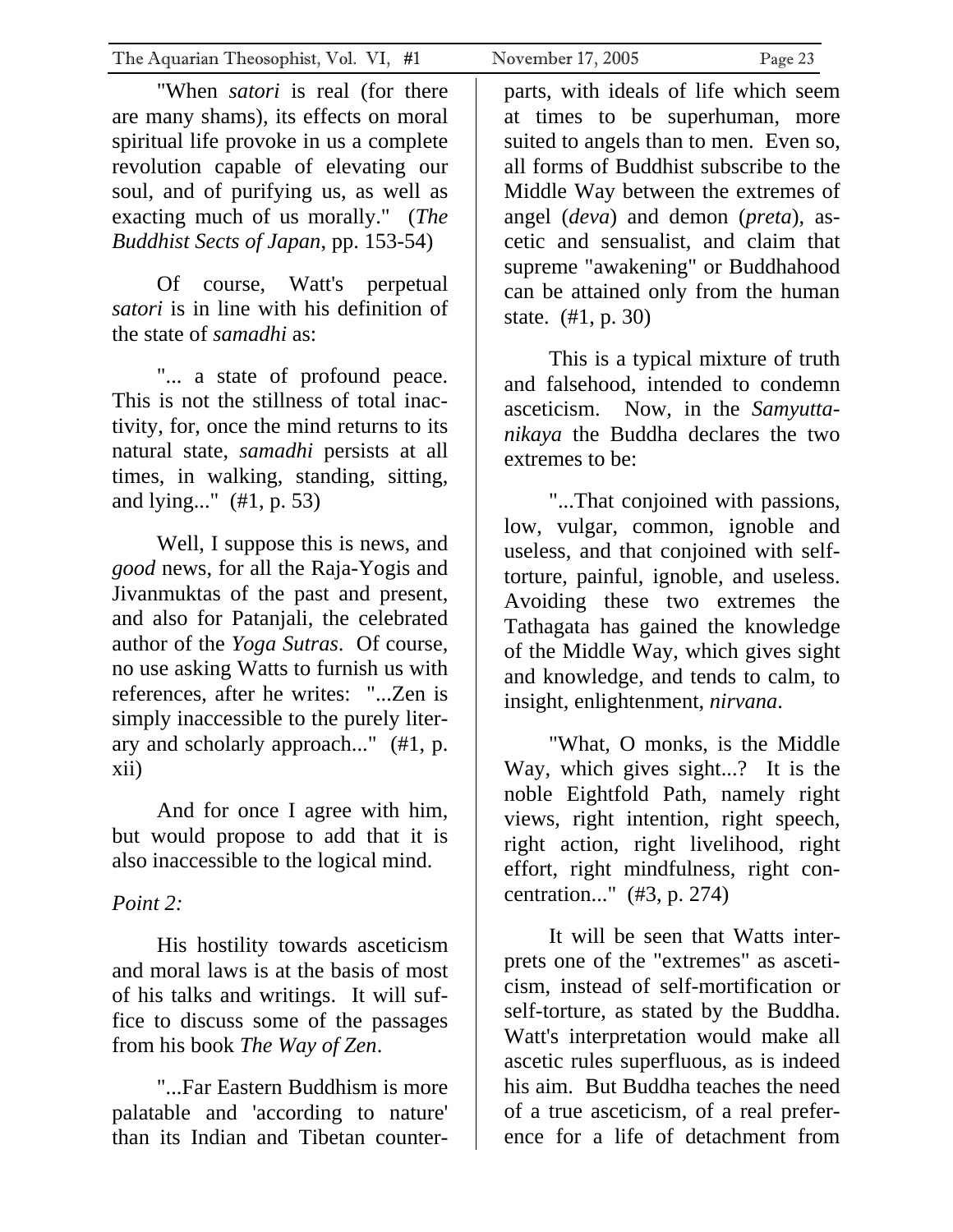| The Aquarian Theosophist, Vol. VI, #1                                                                                                              | November 17, 2005<br>Page 24        |
|----------------------------------------------------------------------------------------------------------------------------------------------------|-------------------------------------|
| worldly enjoyments:                                                                                                                                | "4.<br>Samyak-karmanta, or complete |
| "Right resolves are the resolve to                                                                                                                 | action                              |
| renouce the world and to do no hurt or                                                                                                             | "5. Samyagajiva, or complete voca-  |
| harm." (#3, p. 277)                                                                                                                                | tion                                |
| "Thus perceiving, monks, the                                                                                                                       | Samyag-vyayama, or complete<br>"6.  |
| learned noble disciple feels loathing<br>$C_{\alpha}$ and $1 \cdot 1$ $C_{\alpha}$ $C_{\alpha}$ $1 \cdot \ldots \cdot C_{\alpha}$ and $C_{\alpha}$ | application                         |

"7. Samyak-smritti, or complete recollectedness

"8. Samyak-samadhi, or complete contemplation.........." (#1, p. 51)

 Sanskrit words generally have more than one meaning, depending upon a number of factors, e.g., the epoch, the school to which the writing belongs, the subject treated, etc. Samyak or samyag has rarely the meaning of "perfect" or "complete." Only in combination with *sambodhi* is it rendered as "perfect" (enlightenment) by Franklin Edgerton in his *Buddhist Hybrid Sanskrit Dictionary* (p. 582), while he gives as general meaning "right, proper" (ibid.) Monier Williams gives the general meaning as "right" (*Sanskrit-English Dictionary*, p. 1181) and so does Nyanatiloka in his *Buddhist Dictionary*. (p. 81) Going through my own library I find the following authors using the word "right" to precede the name of the Path: Sir Edwin Arnold, Dwight Goddard, T.W. Rhys Davids, L.D. Barnett, Kurt F. Leidecker, Narada Thera, Paul Carus, Wm. M. McGovern, Edward J. Thomas, Lord Chalmers, Nyanaponika, L. Austine Waddell, Ling-tsit Chan [?], H.S. Ol-

for the body, for feeling, for perception, for the aggregates, for consciousness (i.e. for the five skandhas — WER). Feeling disgust he becomes free from passion, through freedom from passion he is emancipated." (#3, p. 281)

 The whole Mahayana literature is dedicated to the ideal of the Bodhisattva, who... "must practice the six or ten *paramitas* (Perfections)... (#4, p. 194) The very important *Paramita* is: "Cila (virtuous conduct, morality, righteousness)." (#4, p. 168) Mr. Watts should know that: "...A Buddhist without cila is an impostor, and he can be neither a layman nor a monk." (#4, p. 194)

 About the "Noble eightfold Path" Watts has his own opinion:

 "...the Eightfold Path of the Buddha's Dharma... Each section of the path has a name preceded by the word *samyak* (Pali: *samma*), which has the meaning of 'perfect' or 'complete'..... We therefore have:

"1. Samyak-drishta, or complete view

"2. Samyak-samkalpa, or complete understanding

"3. Samyak-vak, or complete (i.e. truthful) speech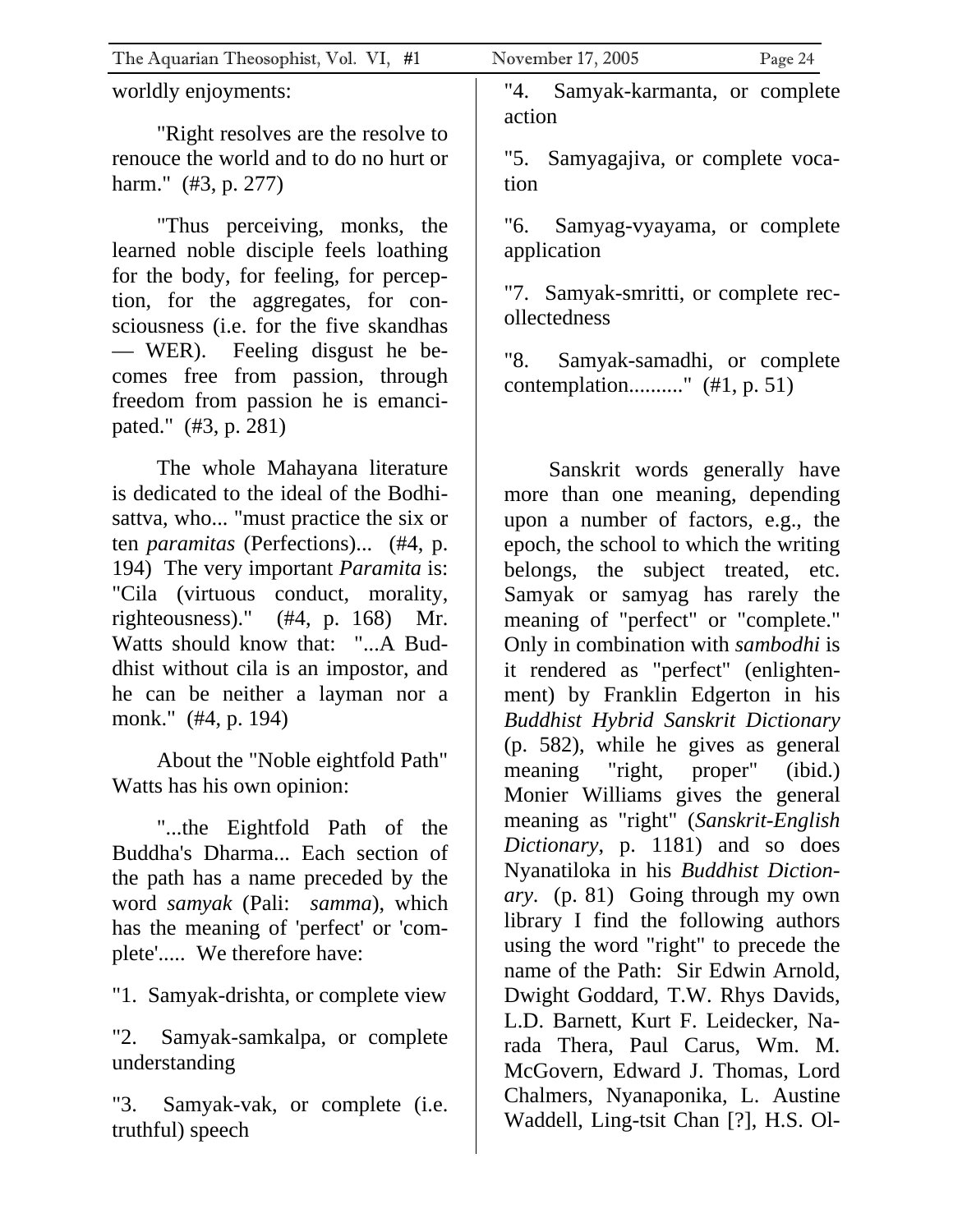cott, F.L. Woodward [?], W.Y. Evans-Wentz. I have not found authors using any other expression than "right," except Chu Cha'n, who translates it as "correct."

 The difference between "complete" and "right" is very great and obvious. The first word does not give to the Path a moral value, while the second clearly makes a moral issue of it. Watts leaves us no doubt as to what he is driving at. On the next page (#1, p. 52) he writes:

 "The sections dealing with action (he refers to *karma*, of course. — WER) are often misunderstood because they have a deceptive similarity to a "system of morals." Buddhism does not share the Western view that there is a moral law, enjoinded by God or by nature, which it is man's duty to obey. The Buddha's precepts are voluntarily assumed rules of expediency (sic!)...."

 We know already that Zen does not encourage the use of logic, but any serious student of Buddhism, not intoxicated by Zen, would agree that Buddha's precepts are not arbitrary rules, but are precisely expressions of moral laws inherent in Nature, known collectively as KARMA.

#### *Point 3:*

 Watt's opinion on rebirth is not his own invention, but is, unfortunately, that held by some later Mahayana sects, as a result of the misun-

derstood *anatman* doctrine. Of course, the taking of rebirth in "a more figurative way, as that process of rebirth is from moment to moment, so that one is being reborn so long as one identifies himself with a continuing ego which reincarnates itself afresh at each moment of time" (#1, p. 49) is very convenient for those who claim to have experienced "sudden enlightenment" without having passed through the long and arduous stages of discipline which a Bodhisattva has to pass through and which require a great many successive lives. However only the literal taking of rebirth, as meaning a continuation of the same stream (santana) of causes and effects, associated with the same *alaya*vijnana in a new incarnation, is consistent with the other teachings of Buddha, more especially those related to *Karma* and to the *Bodhisattva path.*  It is also consistent with the Hindu viewpoint and with Hindu teachings on liberation (*moksha*) and on the "means" (upaya.) It is even held by Hui-neng, who speaking to a large gathering, said:

 "...Today I have had the honor of meeting Your Highness, and you, officials, monks and nuns, Taoists and laymen, in this great assembly. I must ascribe this good fortune to our happy connection in previous kalpas, as well as to our common accumulated merits in making offerings to various Buddhas in our past incarnations. Otherwise we would have had no chance of hearing the teachings of the "sudden" School of Cha'an and thereby laying the foundation of our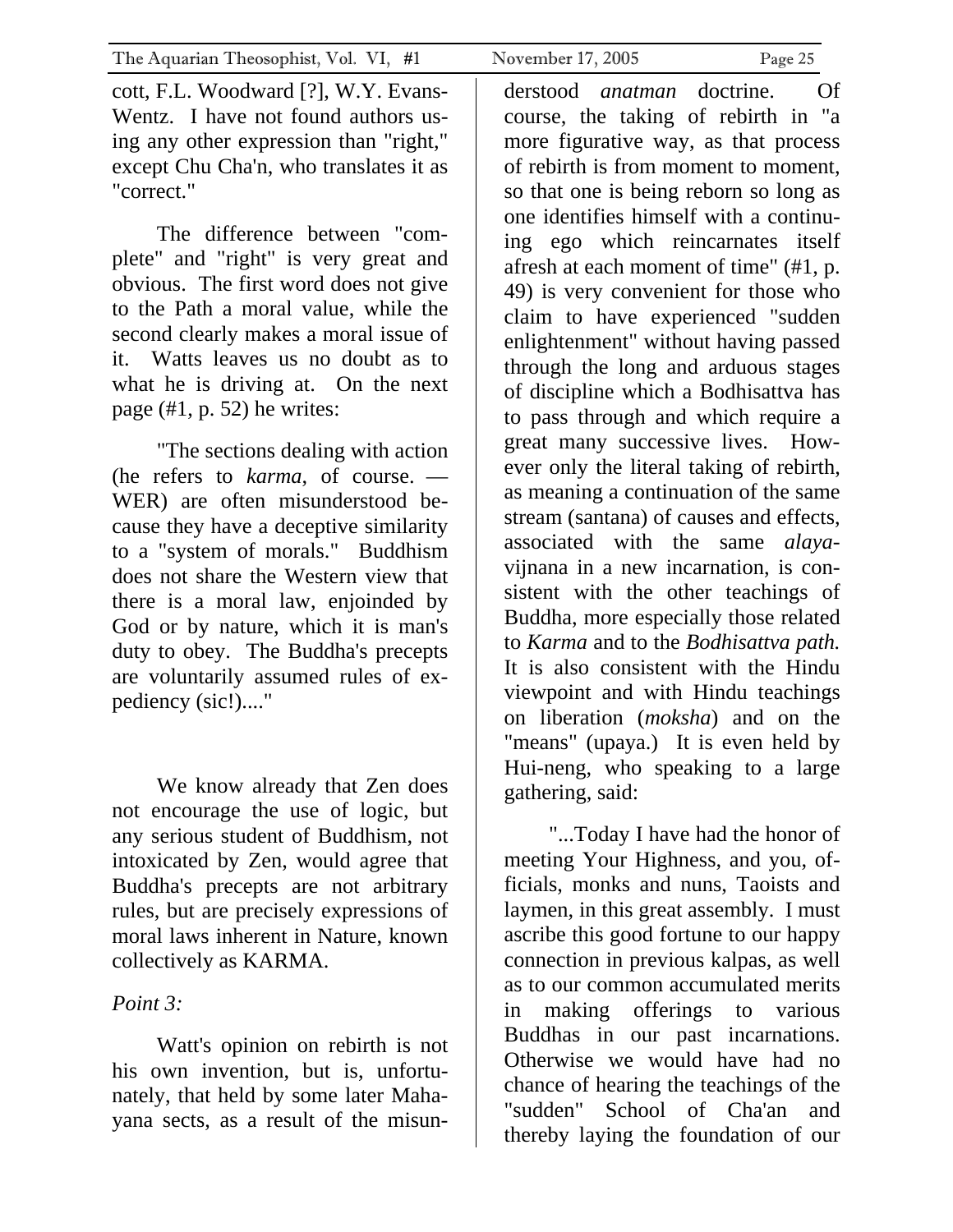present success in understanding the Dharma." (Sutra spoken by the Sixth Patriarch, #5, p. 507)

#### *Point 4:*

 While it is true that certain metaphysical truths can only be expressed in paradoxes, this method has been misapplied to the extreme in Zen. However, I must limit my analysis to the statements made by Watts, which follow faithfully the *irrational* pattern set by the Zen masters. The following is typical of his extravagant and unscholarly methods:

 "....I cannot represent myself as a Zenist, or even as a Buddhist, for this seems to me to be like trying to wrap up and label the sky. I cannot represent myself as a scientifically objective academician, for with respect to Zen — this seems to me to be like studying birdsong in a collection of stuffed nightingales. I claim no right to speak of Zen...."  $(\#1, p. xiv)$ 

 Next he manifests a strange and unexpected animosity towards precision in transliteration from the Devangari script:

 "Scholarly readers will have to excuse me for not writing absurd diacritical marks in romanized Sanskrit words, since these are merely confusing to the general reader and unnecessary to the Sanskritist..." (#1, p. xvi)

But he does not call absurd the

diacritical marks he uses to romanize Chinese. (#1, p. xvii) Why this partiality?

 He does other strange things with Sanskrit. On p. 34 (#1) he translates "Neti" by "No" when *neti* is a euphonic combination of *na* plus *iti*, meaning "not this," or "not in this manner." Furthermore he derives incorrectly the noun *Manas* (mind) from "...the same root as maya..." (#1, p. 42) and the latter he derives, correctly this time, from "...matr-, 'to measure, form, build..." (#1, p.39) Watts seems to reject the common opinion of scholars that *manas* is derived from the Sanskrit root  $man =$  to think. In Apte's *Sanskrit-English Dictionary*  one can find:

 "manas n. (manyate 'nena...) 1. The mind..." (p. 739) The sentence in parenthesis says "with this (anena) one thinks (manyate).

 As a final example of Watt's unsupported statements with which few, if any, scholars will agree, I quote the following:

 "Zen Buddhism is a way and a view of life... It is not religion or philosophy; it is not a psychology or a type of science. It is an example of what is known in India and China as a 'way of liberation,' and is similar in this respect to Taoism, Vedanta and Yoga..." (#1, p. 3)

"Taoism is, then, the original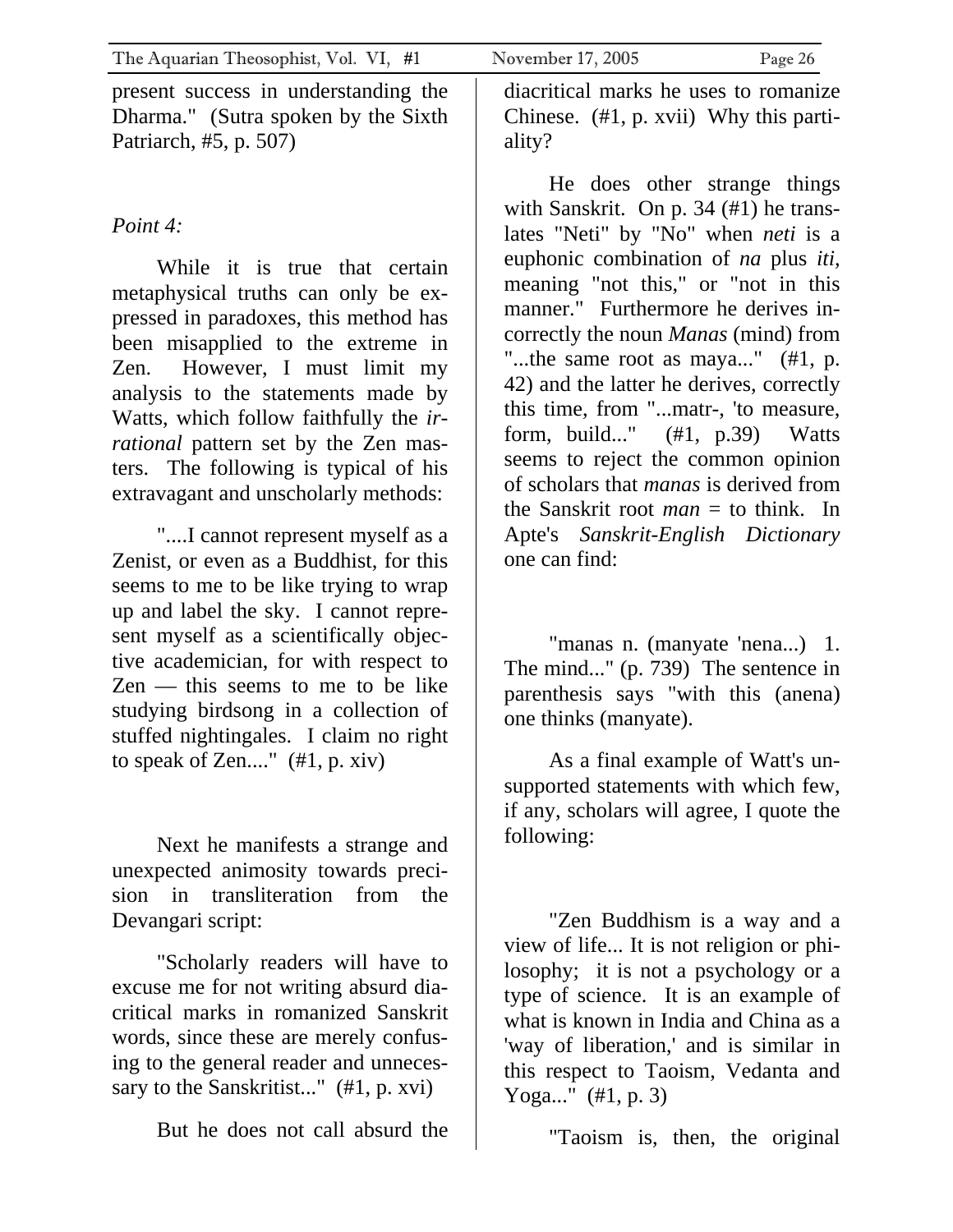Chinese way of liberation which combined with Indian Mahayana Buddhism to produce Zen. It is a liberation from convention (sic!) and of the creative power of *te*." (#1, p. 28)

 The last sentence seems to express more subtly the left-hand Tantric position, discussed by Watts in his radio talk on sex. (#2, which I shall now discuss.)

#### *Tantra as Conceived by Alan W. Watts:*

 My attention was first drawn when Watts said:

 "...it prompts me to introduce some insights from Eastern philosophy about the very nature of sexuality, regarded as itself a process of growth..." (#2, p. 2)

 The general expression "Eastern Philosophy" is typical of the "straight jacket" method by which Watts misleads his audience. The most important "Eastern philosophies" preach celibacy before marriage and continence during married life. The expresion "process of growth" he repeats, slightly modified as follows:

 "...in both the Tantric and Taoist conceptions of the relationship between man and woman, both love at the emotional and spiritual level, and sexuality at the physical level... are looked upon emphatically as activities of growth, if they are to be genuine

and real..." (#2, p.5)

 Well, if this is true, it is too bad for both Tantricism and Taoism, and to call this "natural"  $(\#2, p. 3)$  is perverting the true meaning of the word. The Tantric rituals are wholly unnatural, and their effects upon the deluded devotees are so pernicious, as to lead gradually to idiocy if persisted in for a long time. Compare Watts' enthusiasm for this Tantric business with Ananda's answer to Buddha, when he was asked by the latter "...what was it that... most influenced you to forsake all worldly pleasures and enabled you to cut asunder your youthful sexual cravings?"

 Ananda replied "...when anyone becomes inflamed by sexual passion, his mind becomes disturbed and confused, he loses self-control and becomes reckless and crude. Besides, in sexual intercourse, the blood becomes inflamed and impure and adulterated with impure secretions. Naturally from such a source, there can never originate an aureole of such transcendentally pure and golden brightness as I have seen emanating from the person of my Lord. It was because of this that I admired my Lord and it was this that influenced me to become one of thy true followers." (The *Surangama Sutra*, pp. 111-112)

 Watts has still more to say about sexual activity:

 "The Tantra is a movement in Indian philosophy which was very greatly concerned with sexuality, which, in fact, *used sexual activity* as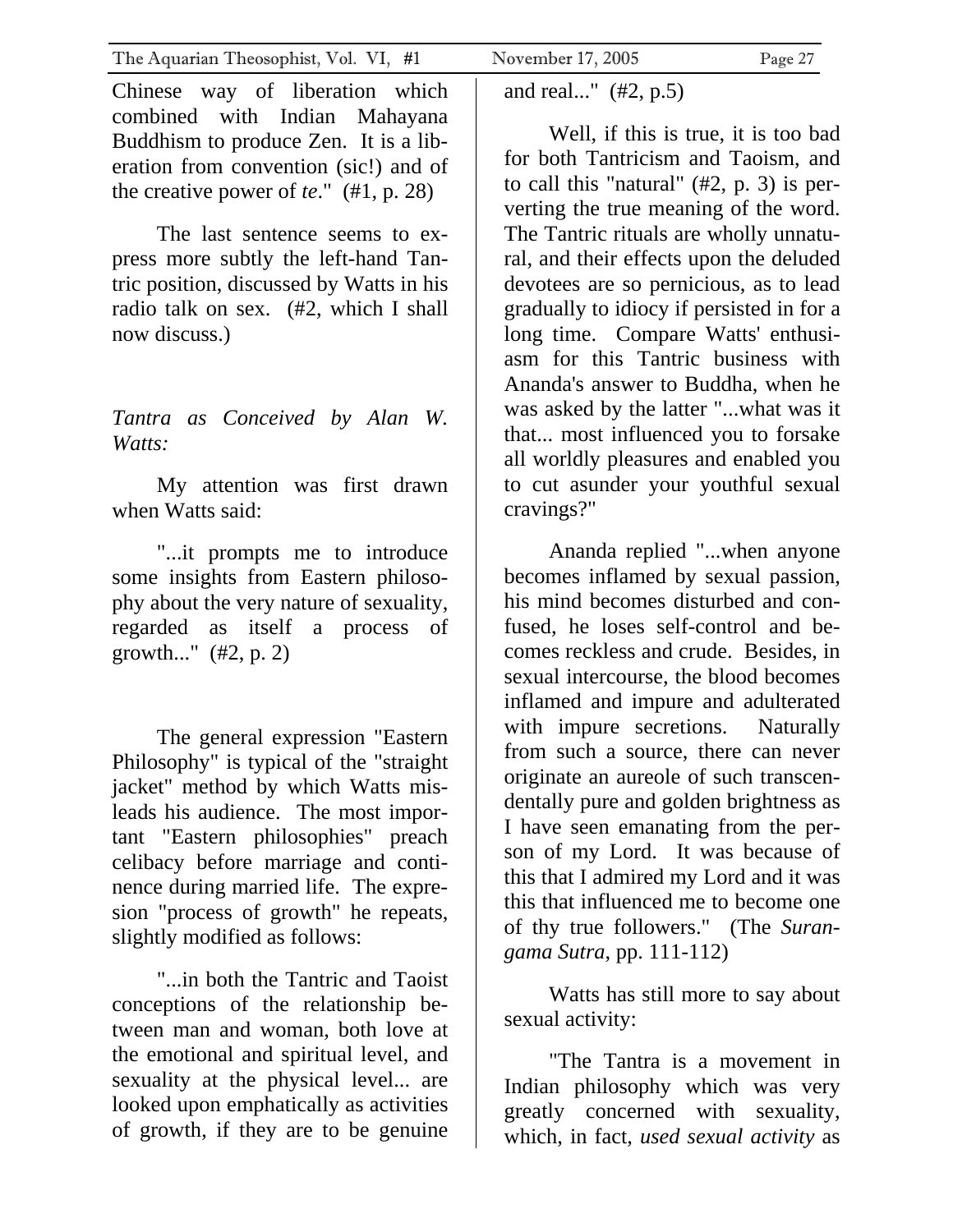a form of Yoga, as a form of *spiritual development, Tantra towards liberation*." (#2, p. 3)

 This is not only contrary to the *Surangama Sutra*, but is even inconsistent with Watts' claim that a person realizes liberation "...without means without any special devices withough anything particular..." (#2, p. 3)

 Now let us examine what is known about the Tantras. In the *Encyclopedia of Religions* (Edited by Fermi, Philosophical Library) it says under *Tantras*:

 "Relatively late sacred writings of Hinduism... They are used particularly by the Shivaite sects, especially the Shaktas who worship the female principle of the universe... The practices of the lefthand *saktis* are abhorrent to the moral sense of most Hindus today..." (p. 761)

 "... The worship of the lefthand shaktas is held in secret and is orgiastic in character." (p. 707)

 And the *Encyclopedia Brittanica* (11th Edition) says:

 "...the Saktas divide themselves into two distinct groups, according to whether they attach the greater importance to the male or female principle; viz. the *Dakshinacharis*, or 'righthand-observers' (also called *Dakshina-marvis*, or followers 'of the right-hand path') and the *Vamacharis*, or 'of the left path')...

"The principal seat of Sakta wor-

ship is the north-eastern part of India - Bengal, Assam and Behar. The great majority of its adherents profess to follow the right-hand practice... amongst the adherents of the left-hand mode of worship... only an extreme section — the so-called *Kaulas* or *Kulinas*, persist in carrying on the mystic and licentious rites taught in many of the Tantras. But strict secrecy being enjoined in the performance of these rites, it is not easy to check any statement made on this point..." (Vol. XIII, p. 511)

 But Watts *knows* and *approves*  of these rites, and adduces the most absurd arguments to sustain his point:

 "...People who followed tantric practices were anything but promiscuous. Their relationship was, if not with their *legal* wives, with a special partner with whom they had an *essentially monogamous* (sic!) *spiritual relationship*..." (#2, p. 3)

 "...the sexual relationship... in Tantra... refers to a style... which we would say is natural... In contradistinction to artificial or contrived..." (#2, p. 3)

 "Well now, in both the Tantric and Taoist conceptions of the relationship between man and woman, both love at the emotional and spiritual level, and sexuality at the physical level... are looked upon emphatically as activities of growth, if they are to be genuine and real."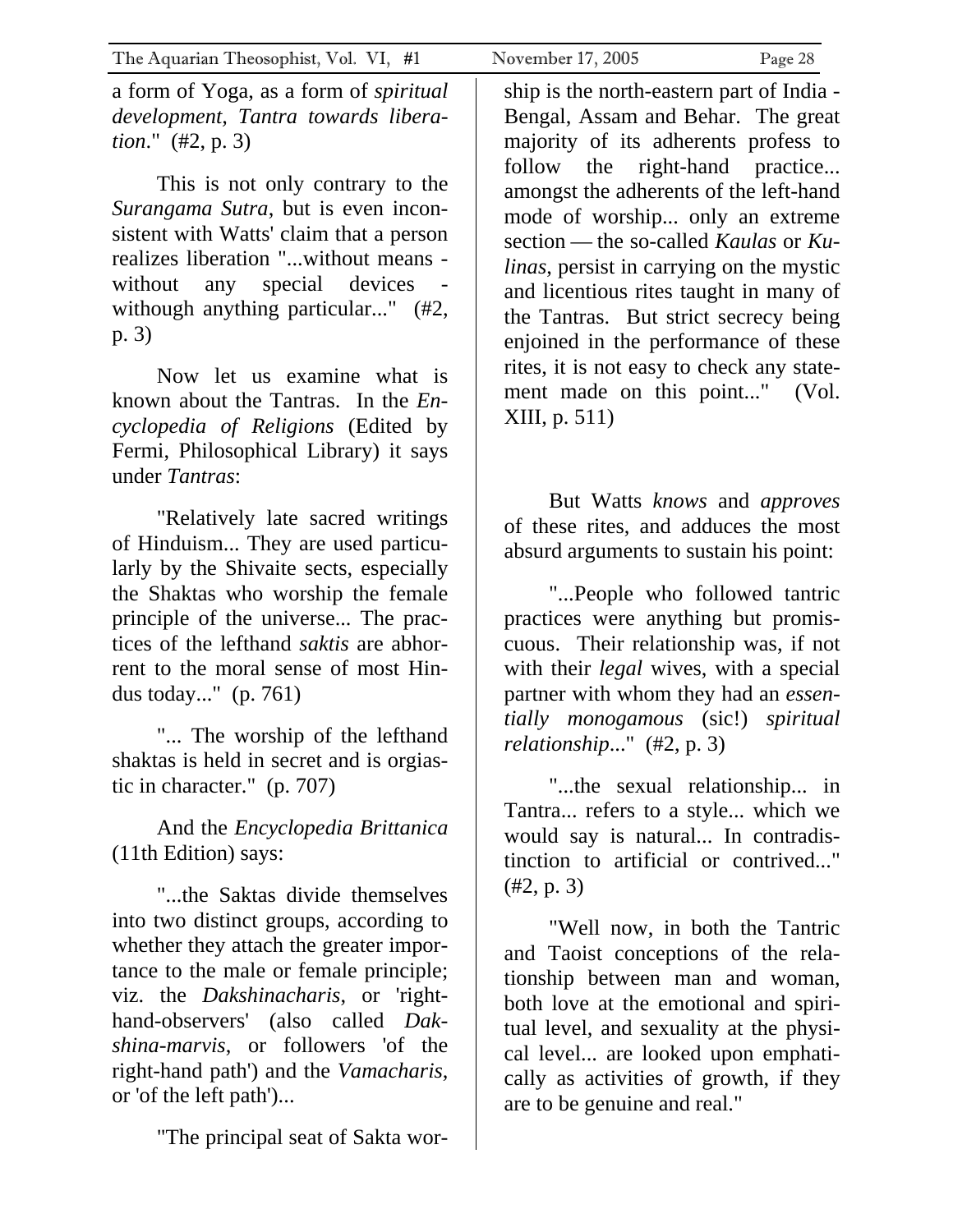Notice that Watts does not explain how the "love partner" can come to one without having "the specific intention of seeking"! Or is the blessed "naturalness" only limited to one of the partners? Nor does he explain in what consists the special virtue of not seeking for something but letting it happen and thereby regress to the level of animal consciousness:

 "... the sexual process, the sexual rhythm.... shall not be something forced, shall not be sought after, but shall simply happen in its own way..." (#2, p. 5)

 This whole idea is an obsession which makes Watts look at everything in one single monochromatic color. From sexual activity to moksa, everything must yield to his single formula: *Not to seek for it —not to make any effort.*

 Watts' reference to the "Yab-Yum" statues in support of his arguments, induces me to quote from the *Tibetan Book of the Dead,* by Dr. W.Y. Evans-Wentz:

 "...The Tantrics — like the ancient Egyptians — exalt right knowledge of the reproductive processes, as no doubt it should be exalted, to the level of a religious science; and in

this science... the union of the male and female principles of nature, in what is called in Tibetan the *yab* (Skt. *deva*) - *yum* (Skt. *Shakti*) attitude, symbolizes completeness, or at-onement. Power, symbolized by the male... and Wisdom, symbolized by the female... are said, esoterically, to be ever in union.

 "It is much to be regretted that actual abuse of Tantric doctrines due either to wilful perversion or, as is commonly the case, to misunderstanding, resulting in practices (like those of certain decadent sects of individuals in India) improperly called Tantric, by non-initiates in America and Europe, in some instances under the aegis of organized societies, have brought upon Tantricism undeserved odium..." (footnote p. 218)

 What is most surprising in Watts' talk is that he starts out with a point well taken, viz., the fact that in the West the idea of sin is connected with the sexual act — which idea he rightly condemns. But then, he immediately proceeds advocating a sexual activity, which in the eyes of the East — at least — is considered unnatural and unlawful — namely its performance *not* for the purpose of procreation of offsprings, as intended by NATURE, but for the mere gratification of delights and pleasures by methods "...where the sexual relationship between man and woman was raised to heights which have rarely been found elsewhere, except perhaps among the Taoists in China..." (#2, p. 3)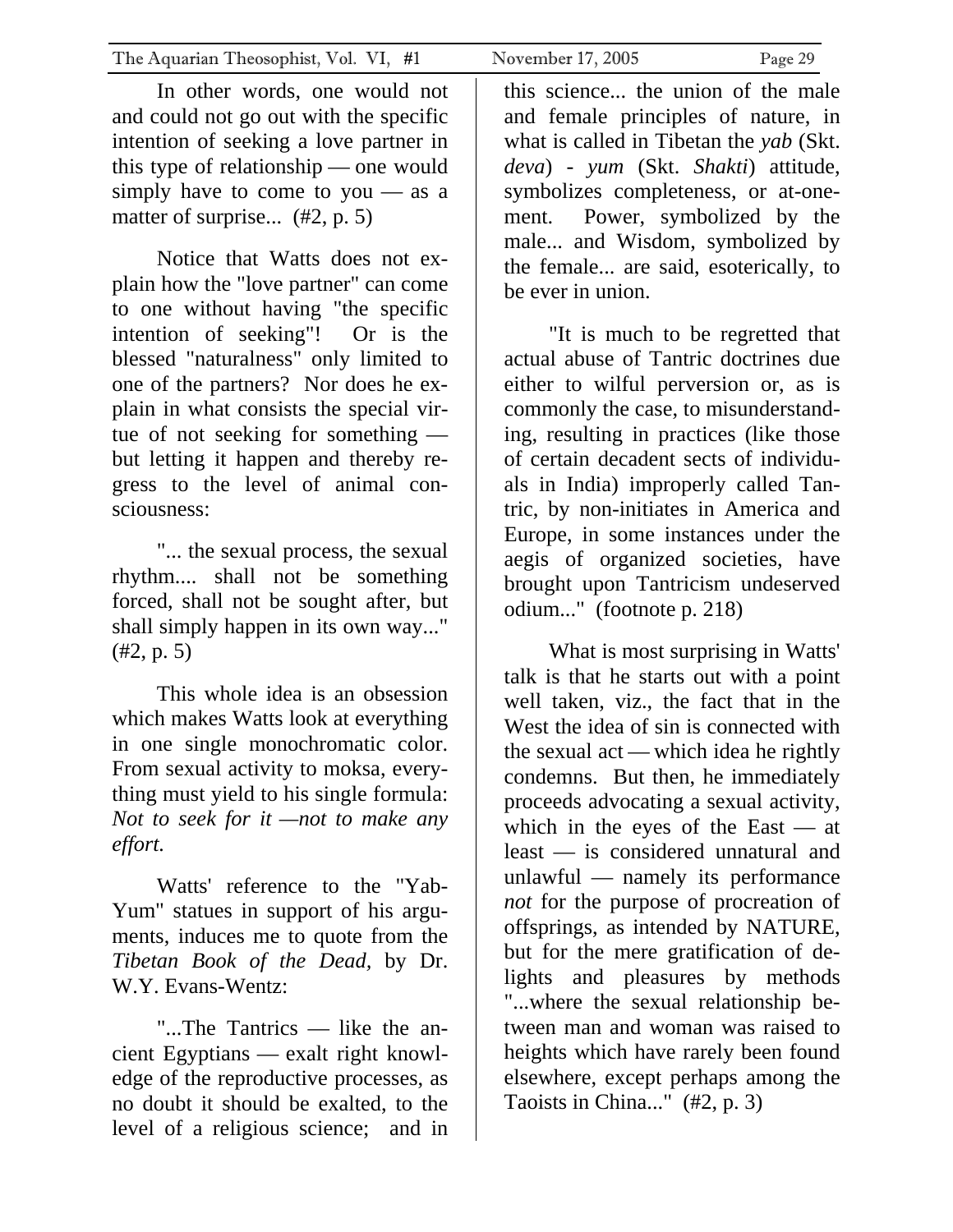It is my opinion that it is exactly the abuse of the sexual act, its mere use for enjoyment, which is responsible for the stigma it carries  $-$  a stigma dating at least as far back as Sodom and Gomorra. The Hindus have always regulated in a wise manner the sexual relations betwen husband and wife, advocating a continence unacceptable in the West. The well-known authority on the Tantras, Sir John Woodroffe (Arthur Avalon) writes:

 "...Brahmacharya, or continency, is not as is sometimes supposed, a requisite of the student *ashrama* only, but is a rule which governs the married householder (*grihasta*) also. According to Vaidika injunctions, union of man and wife must take place once a month on the fifth day after the cessation of the menses, and then only..." (#6, p. 115)

 The above must suffice to show how Alan W. Watts has misled his readers and his audience with nearly everything he has stated with respect to "Eastern Philosophy" in general, and how he is obsessed by an irrational and unnatural "naturalness," a formula which he applies to all and everything.

----------

#### **REFERENCES**

 1. *The Way of Zen*, by Alan Watts, Pantheon

 2. Radio Talk on Sex, given by Alan W. Watts on April 21, 1957,

over KPFA and KPFB. Pages refer to a mimeographed version copy.

 3. *A Source Book in Indian Philosophy*, edited by Radakrishnan and Moore, Princeton University Press

 4. *The Bodhisattva Doctrine in Buddhist Sanskrit Literature*, by Har Dyal, Kegan Paul, Trubner, Trench & Co., Ltd.

 5. *A Buddhist Bible*, edited by Dwight Goddard, 2nd edition

 6. *Introduction to Tantra Shastra*, by Sir John Woodroffe, Ganesh \* Co., Madras

---------------

Berkeley, Calif.

May 1957

*Editor's Note: [i.e., Victor Endersby]*

 Mr. Roos has not missed much, but there are a few points that we will add in a future article.

 A thing that amazes us is this: although no student of Oriental literature in Mr. Roos' sense, we have read enough to be confronted with the enormous masses of writing, little of it quoted by Mr. Roos, inculcating: (a) the intense effort necessary to attain real spiritual liberation, (b) the necessity of the complete abnegation of sex in pursuit of the same object. These themes occur so often that one gets tired of them. How does it happen that Mr. Watts bases his whole case on a tiny section of that teaching going in the opposite direction? Did he work through this mass — and there is so much of it that a man will be old and gray